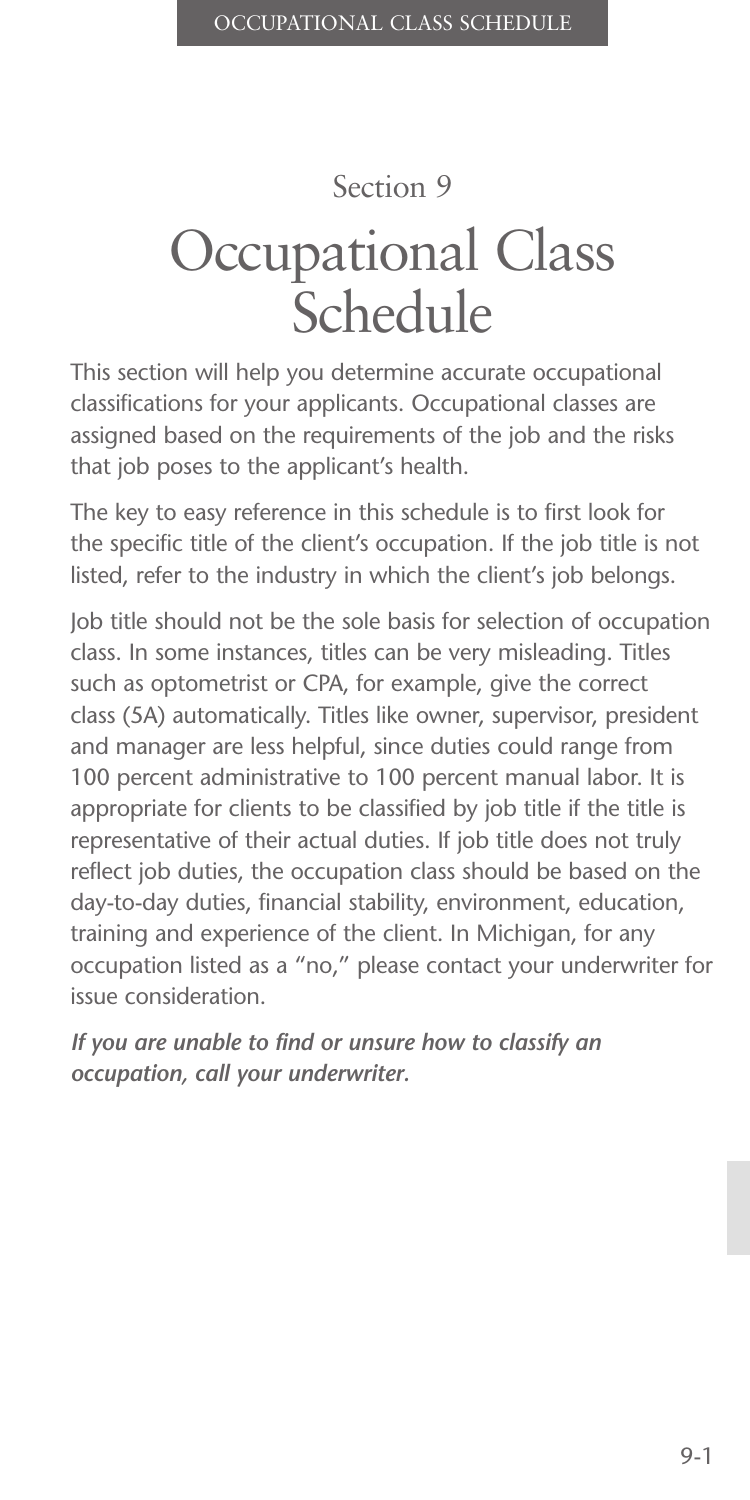| *ACCOUNTANT                                    |
|------------------------------------------------|
|                                                |
| With 4 year accounting degree  4A              |
|                                                |
|                                                |
| <b>ACTUARY</b>                                 |
| FSA, FCAS, ASA, ACAS  Select 5A                |
|                                                |
|                                                |
|                                                |
| <b>ADVERTISING</b>                             |
|                                                |
| Sales                                          |
| Earning greater than \$100,000 last 2 years 5A |
| Earning at least \$75,000/yr. last 2 years 4A  |
| Base Occupation Class 3A                       |
| *AIR CONDITIONING INSTALLER,                   |
|                                                |
| AIRLINE INDUSTRY (See Transportation)          |
| AIR TRAFFIC CONTROLLER No                      |
| ALARM INSTALLER, SERVICER A                    |
|                                                |
|                                                |
|                                                |
|                                                |
| ARCHITECT Select 5A                            |
| ARMED FORCES PERSONNEL No                      |
|                                                |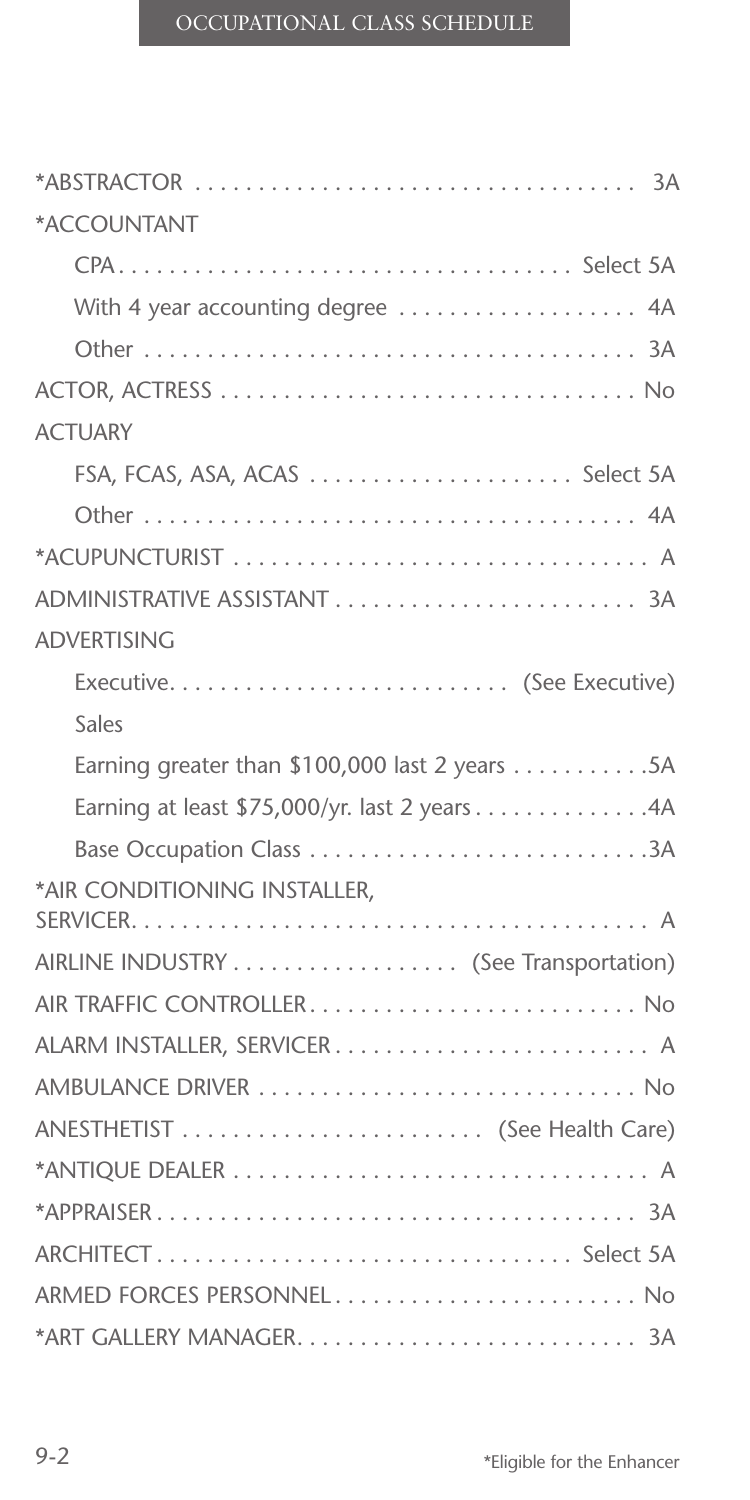#### \*ARTIST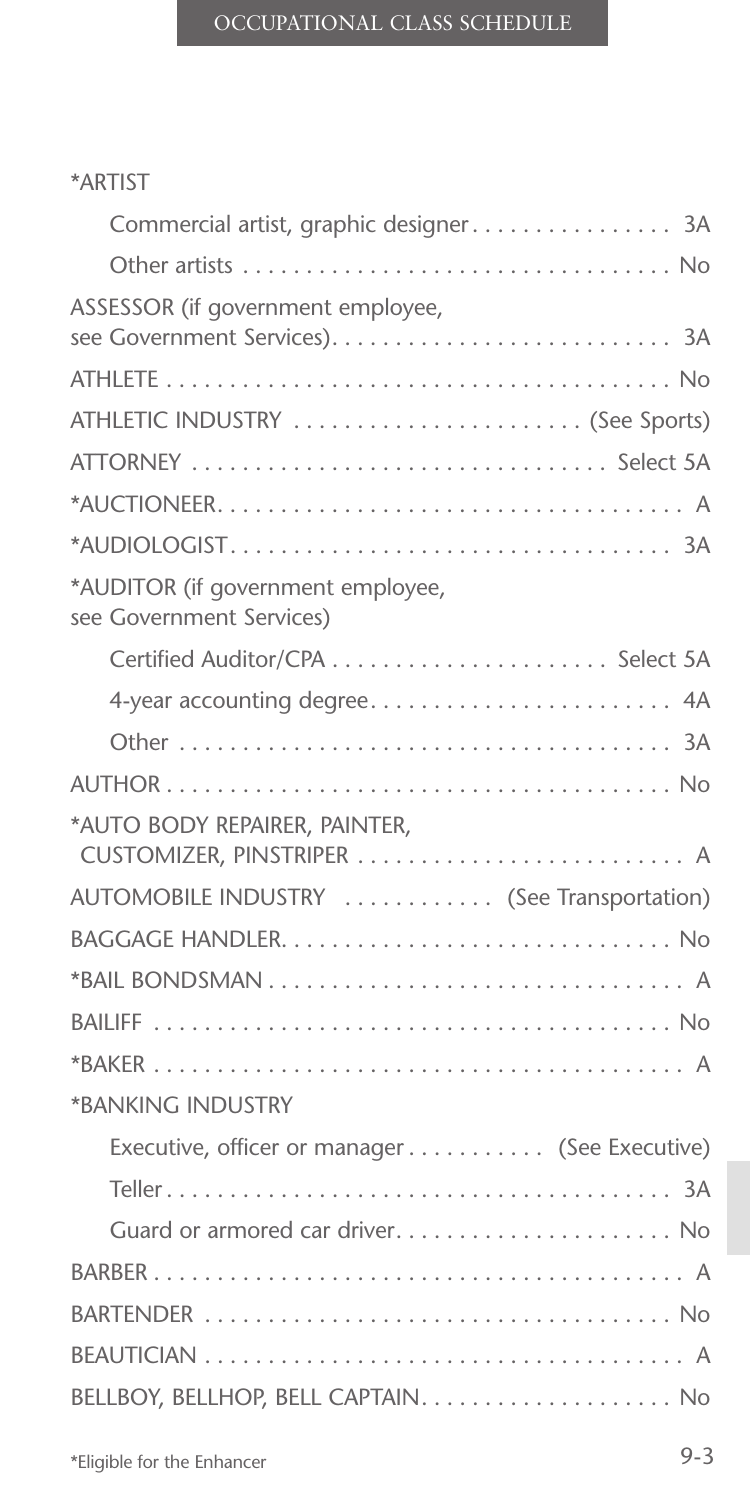#### \*BILL COLLECTOR

| BIOCHEMIST (See Scientist)                                                                                                                                 |
|------------------------------------------------------------------------------------------------------------------------------------------------------------|
|                                                                                                                                                            |
|                                                                                                                                                            |
| <b>BOND TRADER (no floor trading)</b>                                                                                                                      |
| Earning greater than \$150,000 last 2 years; in business<br>for 5 years $\dots \dots \dots \dots \dots \dots \dots \dots \dots \dots \dots \dots \dots$ 5A |
| Earning at least \$75,000/yr. last 2 years; in business                                                                                                    |
|                                                                                                                                                            |
|                                                                                                                                                            |
| BOTANIST (See Scientist)                                                                                                                                   |
|                                                                                                                                                            |
|                                                                                                                                                            |
| BUILDING INSPECTOR, SUPERINTENDENT 2A                                                                                                                      |
|                                                                                                                                                            |
| *BUSINESS MACHINE REPAIRER  A                                                                                                                              |
|                                                                                                                                                            |
|                                                                                                                                                            |
|                                                                                                                                                            |
|                                                                                                                                                            |
| *CABLE INSTALLER, SERVICER (telephone, TV)  A                                                                                                              |
| CAMERA OPERATOR (See Entertainment)                                                                                                                        |
| CAR WASH ATTENDANT No                                                                                                                                      |
|                                                                                                                                                            |
|                                                                                                                                                            |
|                                                                                                                                                            |
|                                                                                                                                                            |
|                                                                                                                                                            |
|                                                                                                                                                            |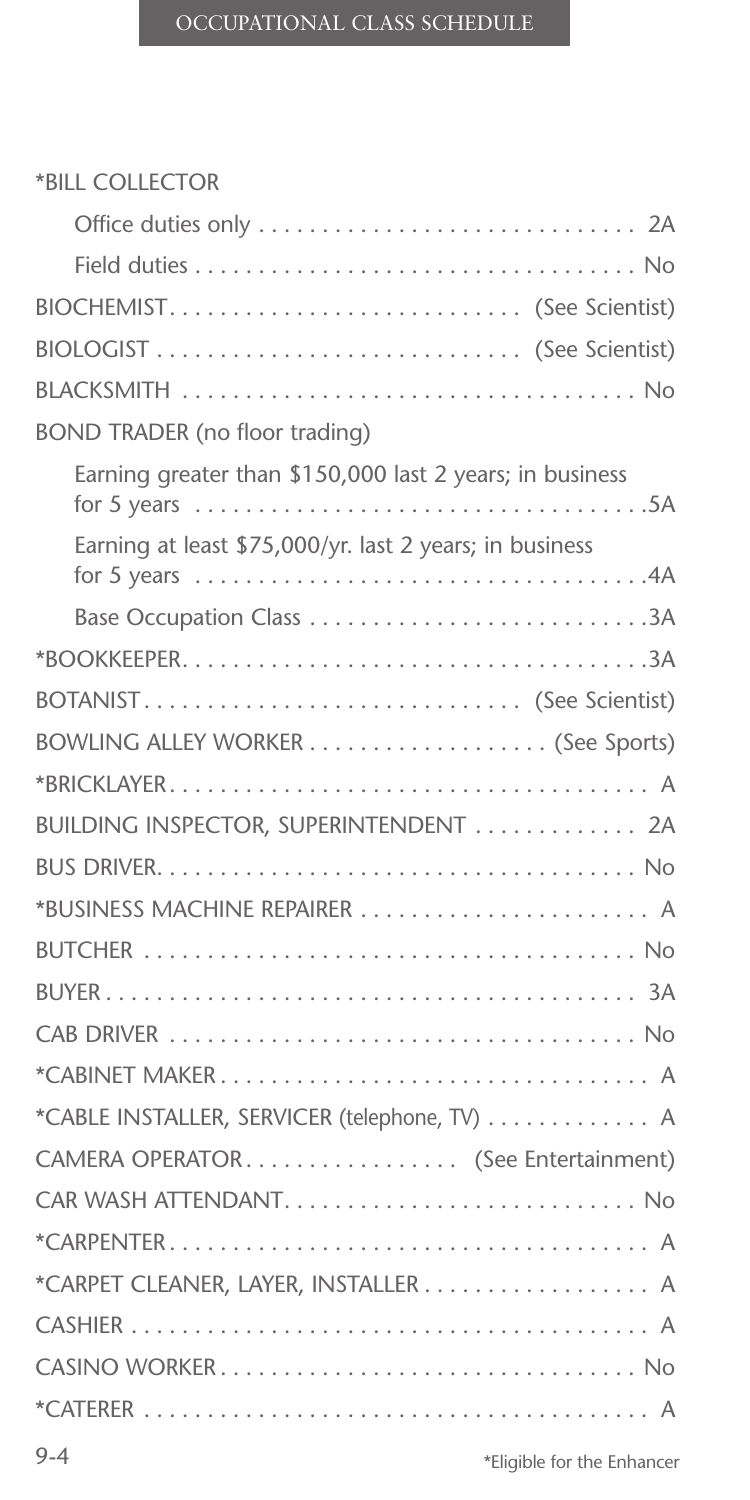| *CHILD CARE, DAY CARE PROVIDER<br>(not operating out of residence) A |
|----------------------------------------------------------------------|
|                                                                      |
|                                                                      |
| *CLAIMS ADJUSTOR, EXAMINER                                           |
|                                                                      |
|                                                                      |
| *CLEANING SERVICE WORKER (commercial, residential)                   |
| Manager, no cleaning duties  A                                       |
|                                                                      |
|                                                                      |
| <b>CLERK</b>                                                         |
| Medical records  (See Office Worker)                                 |
|                                                                      |
|                                                                      |
| Retail sales                                                         |
| Merchandise  2A                                                      |
|                                                                      |
| Shipping and receiving A                                             |
|                                                                      |
| *CLOCK, WATCH MAKER OR REPAIRER  A                                   |
| *COACH (amateur athletics only)                                      |
|                                                                      |
|                                                                      |
|                                                                      |
| COMMODITY BROKER OR FLOOR TRADER No                                  |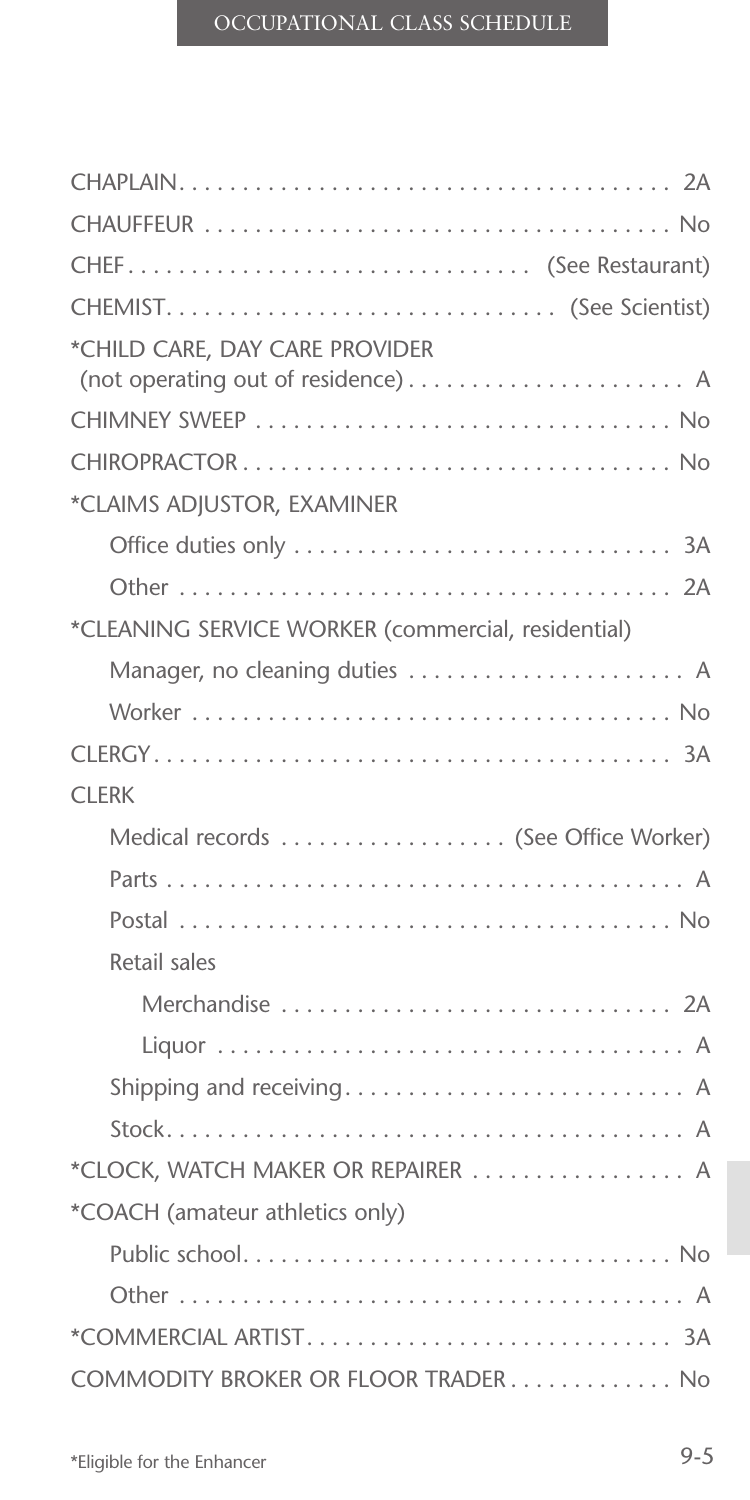#### COMMUNICATION INDUSTRY

| *Printing and Publishing – magazine and newspaper<br>manager, publisher, writer, copywriter, editor - office duties       |
|---------------------------------------------------------------------------------------------------------------------------|
| Photographer, reporter, manager (no delivery), foreman,<br>compositor, electrotyper, jobber, typesetter, lithographer,    |
| Distribution manager (no delivery). 3A                                                                                    |
| Press worker, printer, router, bookbinder A                                                                               |
| Foreign correspondent, newsstand proprietor or attendant,                                                                 |
| *Printing, copy shop or franchise manager - office duties                                                                 |
| Other manager, worker  A                                                                                                  |
| *Telephone Manager, switchboard operator, dispatcher,                                                                     |
| Exchange and residence wirer, installer and repair person,<br>foreman, groundworker, cable placer, splicer, lineman, tree |
| Tower erector, pole-setter, trench machine operator, heavy                                                                |
| COMPTROLLER (See Executive)                                                                                               |
| <b>COMPUTER INDUSTRY</b>                                                                                                  |
| Director of information systems Select 5A                                                                                 |
| Computer engineer                                                                                                         |
| Systems analyst, programmer, consultant                                                                                   |
| Other systems analyst, programmer, consultant. 4A                                                                         |
|                                                                                                                           |
| Key punch, repairs, services  2A                                                                                          |
| <b>CONSTRUCTION INDUSTRY</b>                                                                                              |
| *Contractor, general contractor                                                                                           |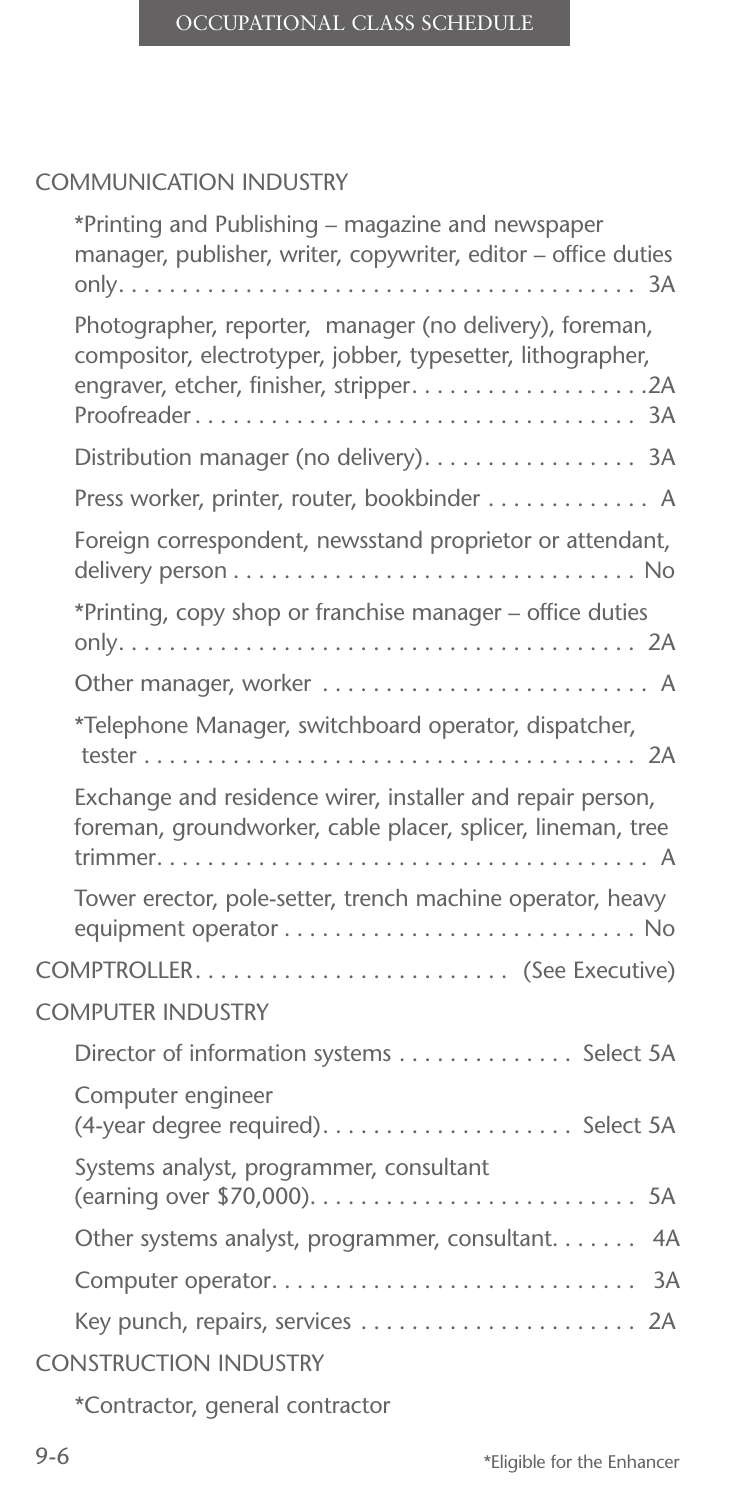| Office duties and supervising on the job site,<br>no manual labor  2A                                                                                                                                                                                                                                                                                                                                                                             |
|---------------------------------------------------------------------------------------------------------------------------------------------------------------------------------------------------------------------------------------------------------------------------------------------------------------------------------------------------------------------------------------------------------------------------------------------------|
| Other (See specific occupation)                                                                                                                                                                                                                                                                                                                                                                                                                   |
|                                                                                                                                                                                                                                                                                                                                                                                                                                                   |
|                                                                                                                                                                                                                                                                                                                                                                                                                                                   |
| *Asphalt paver, bricklayer, cabinet maker, carpenter,<br>carpet layer or installer, concrete finisher, drywall installer,<br>electrician, elevator installer or repairer, floor finisher or<br>sander, heating and air conditioning installer, mason,<br>painter, paper hanger, pipe fitter, plasterer, plumber, sheet<br>metal worker, steam fitter, swimming pool installer or<br>maintenance person, sprinkler installer, stone setter, stucco |
| Air hammer operator, antenna worker, crane operator,<br>driver, explosives handler, heavy equipment operator,<br>iron worker, laborer, roofer, steeplejack, sandblaster No                                                                                                                                                                                                                                                                        |
| <b>CONSULTANT</b>                                                                                                                                                                                                                                                                                                                                                                                                                                 |
| *Financial, management, public relations 3A                                                                                                                                                                                                                                                                                                                                                                                                       |
|                                                                                                                                                                                                                                                                                                                                                                                                                                                   |
|                                                                                                                                                                                                                                                                                                                                                                                                                                                   |
|                                                                                                                                                                                                                                                                                                                                                                                                                                                   |
| <b>CONVENIENCE STORE</b>                                                                                                                                                                                                                                                                                                                                                                                                                          |
|                                                                                                                                                                                                                                                                                                                                                                                                                                                   |
|                                                                                                                                                                                                                                                                                                                                                                                                                                                   |
|                                                                                                                                                                                                                                                                                                                                                                                                                                                   |
|                                                                                                                                                                                                                                                                                                                                                                                                                                                   |
| COPYING SERVICES (See Communication)                                                                                                                                                                                                                                                                                                                                                                                                              |
|                                                                                                                                                                                                                                                                                                                                                                                                                                                   |
|                                                                                                                                                                                                                                                                                                                                                                                                                                                   |
|                                                                                                                                                                                                                                                                                                                                                                                                                                                   |
|                                                                                                                                                                                                                                                                                                                                                                                                                                                   |
|                                                                                                                                                                                                                                                                                                                                                                                                                                                   |
|                                                                                                                                                                                                                                                                                                                                                                                                                                                   |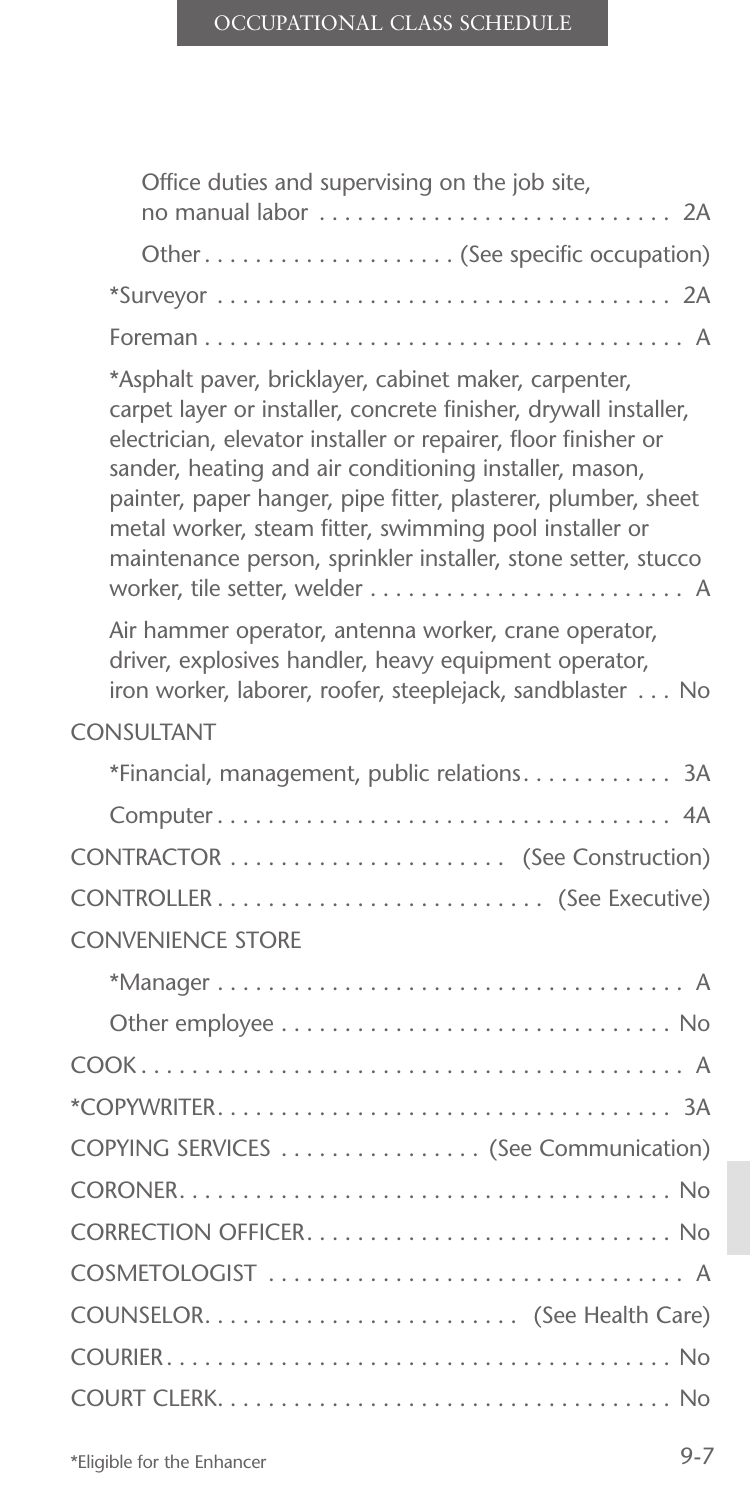| *DAY CARE PROVIDER (not operating out of residence). A                                              |
|-----------------------------------------------------------------------------------------------------|
| DEAN OF COLLEGE OR UNIVERSITY (if government employee,<br>see Government Services). (See Education) |
| DELIVERY PERSON  No                                                                                 |
|                                                                                                     |
|                                                                                                     |
| *DENTAL LAB TECHNICIAN  2A                                                                          |
|                                                                                                     |
|                                                                                                     |
|                                                                                                     |
| <b>DIRECTOR</b>                                                                                     |
| Entertainment (motion picture,<br>TV, radio)  (See Entertainment)                                   |
| Other  (See Executive)                                                                              |
|                                                                                                     |
| DISPATCHER (if government employee, see                                                             |
| <b>DISTRICT ATTORNEY</b>                                                                            |
|                                                                                                     |
| DOG CATCHER, GROOMER, HANDLER, TRAINER  No                                                          |
|                                                                                                     |
|                                                                                                     |
| *DRESSMAKER (not working from residence) A                                                          |
| DRIVER (armored car, bus,                                                                           |
|                                                                                                     |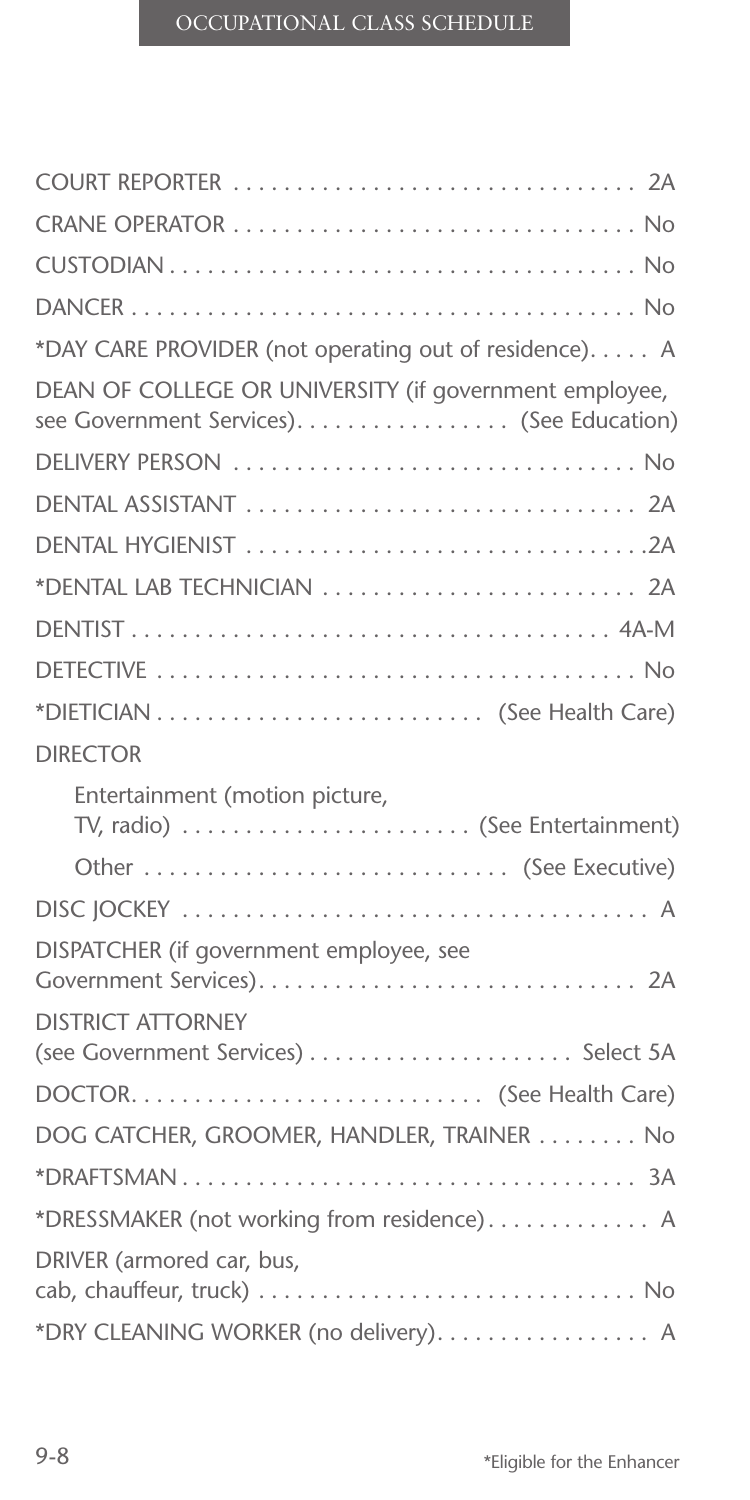| <b>ECONOMIST</b>                                                                                                                                                  |
|-------------------------------------------------------------------------------------------------------------------------------------------------------------------|
| PhD with office and/or lab duties Select 5A                                                                                                                       |
| Office and/or lab duties  4A                                                                                                                                      |
|                                                                                                                                                                   |
|                                                                                                                                                                   |
| EDUCATION (if public school employee, see Government<br>Services)                                                                                                 |
| Dean                                                                                                                                                              |
|                                                                                                                                                                   |
|                                                                                                                                                                   |
| Principal, Superintendent, Department Head5A                                                                                                                      |
| Guidance Counselor, Teacher, Music Teacher                                                                                                                        |
|                                                                                                                                                                   |
|                                                                                                                                                                   |
| College Professor                                                                                                                                                 |
|                                                                                                                                                                   |
|                                                                                                                                                                   |
| Other education administrator, teacher of academic<br>or commercial subjects, special education, driver<br>education, private music instructor, choir director 3A |
| *Dance, vocational, trade, physical education 2A                                                                                                                  |
|                                                                                                                                                                   |
| *ELEVATOR INSTALLER, REPAIRER  A                                                                                                                                  |
|                                                                                                                                                                   |
| $EMERGENCY MEDICALTECHNICIAN.$                                                                                                                                    |
| *EMPLOYMENT RECRUITER  3A                                                                                                                                         |
|                                                                                                                                                                   |
| ENERGY INDUSTRY (electric, nuclear, solar, oil, gas)                                                                                                              |
| Superintendent, foreman, other worker A                                                                                                                           |
| Any worker with exposure to radiation<br>or radiation monitoring duties  No                                                                                       |
|                                                                                                                                                                   |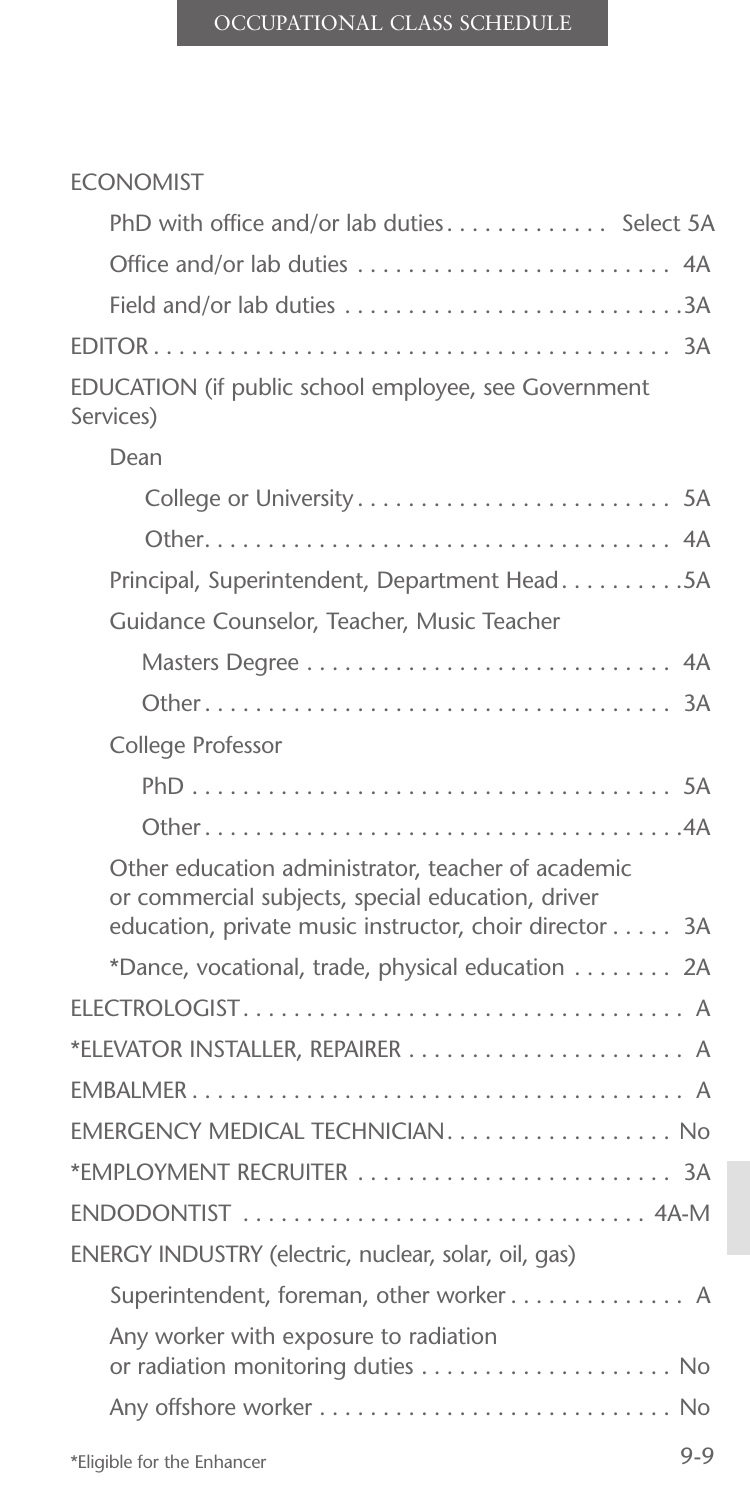| ENGINEER (i.e., chemical, mechanical, electrical)                                                                                                    |  |
|------------------------------------------------------------------------------------------------------------------------------------------------------|--|
| Office and consulting (4 year engineering                                                                                                            |  |
|                                                                                                                                                      |  |
|                                                                                                                                                      |  |
| <b><i>ENTERTAINMENT INDUSTRY</i></b>                                                                                                                 |  |
| General entertainment, motion picture, audio-visual<br>production, infomercial                                                                       |  |
| Talent agent, producer, director (not self employed) 3A                                                                                              |  |
| Management (office only)  3A                                                                                                                         |  |
| Writer/editor (not self employed) 3A                                                                                                                 |  |
|                                                                                                                                                      |  |
| Camera operator, projectionist, make-up artist. A                                                                                                    |  |
| All performers live or recorded; manager, promoter,<br>scout, other administrative personnel, including<br>composer, and all non-management          |  |
| Television, cable, radio                                                                                                                             |  |
|                                                                                                                                                      |  |
| Producer/director (not self employed) 3A                                                                                                             |  |
| Writer/editor (not self employed) 3A                                                                                                                 |  |
|                                                                                                                                                      |  |
|                                                                                                                                                      |  |
| All performers, on-air personalities, live or<br>recorded; self-employed or under contract,<br>and clients who work away from a station or           |  |
| Property manager, wardrobe or make-up,<br>worker stagehand No                                                                                        |  |
| Not syndicated, not national, not out of<br>residence, salaried, station manager, executive,<br>in present job 3 years, no royalties or residuals 3A |  |
| Administrative employee, engineer,                                                                                                                   |  |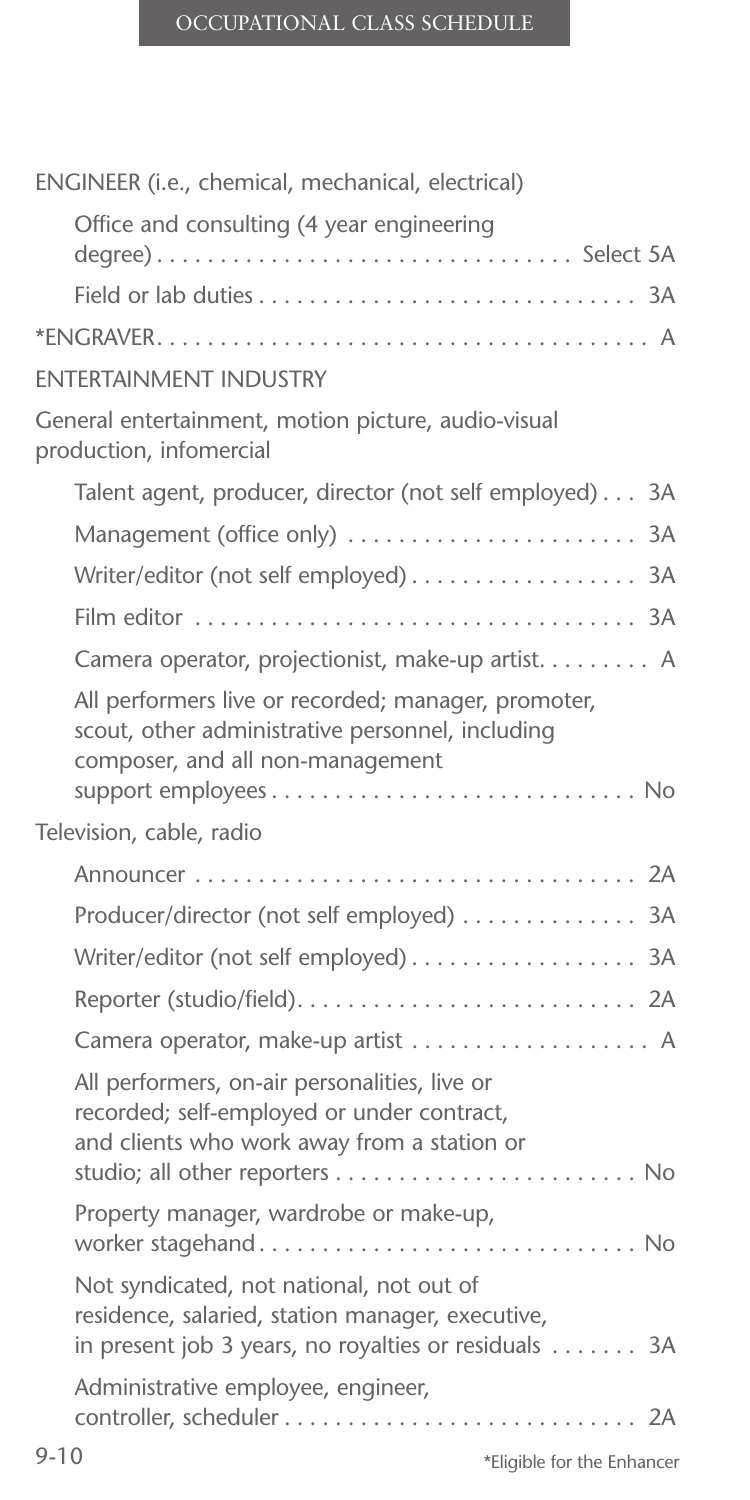| Theater-local only, not national |                                                                                                                                                                        |  |
|----------------------------------|------------------------------------------------------------------------------------------------------------------------------------------------------------------------|--|
|                                  | All performers, live or recorded; agent, scout,<br>writer (self employed, composer, stagehand). No                                                                     |  |
|                                  | Director, producer (salaried, no royalties                                                                                                                             |  |
|                                  | Property handler, wardrobe or make-up personnel A                                                                                                                      |  |
|                                  | Stage manager (not self employed) 2A                                                                                                                                   |  |
|                                  |                                                                                                                                                                        |  |
|                                  |                                                                                                                                                                        |  |
|                                  | EQUESTRIAN SCHOOL OWNER/WORKER  No                                                                                                                                     |  |
|                                  | <b>EXECUTIVE</b>                                                                                                                                                       |  |
|                                  | A managerial, technical, administrative, full-time<br>employee of a well-established firm whose occupation is not<br>classified elsewhere in this Occupation Schedule. |  |
|                                  | · Daily duties are office, managerial, sales,<br>administrative, technical or supervisory                                                                              |  |
|                                  | No physical or manual duties                                                                                                                                           |  |
|                                  | • Earning over \$30,000 for last 2 years OR                                                                                                                            |  |
|                                  |                                                                                                                                                                        |  |
|                                  | · Daily duties are office, managerial,<br>administrative or supervisory                                                                                                |  |
| ۰                                | No physical or manual duties                                                                                                                                           |  |
|                                  | No technical duties                                                                                                                                                    |  |
|                                  | • More than 10 full-time, year-round employees<br>in the business                                                                                                      |  |
| ۰                                | Earning over \$45,000 for the last 2 years 4A                                                                                                                          |  |
|                                  | • Daily duties are office, managerial,<br>administrative or supervisory                                                                                                |  |
| ۰                                | No physical or manual duties                                                                                                                                           |  |
|                                  | No technical duties                                                                                                                                                    |  |
|                                  | More than 10 full-time, year-round employees<br>in the business                                                                                                        |  |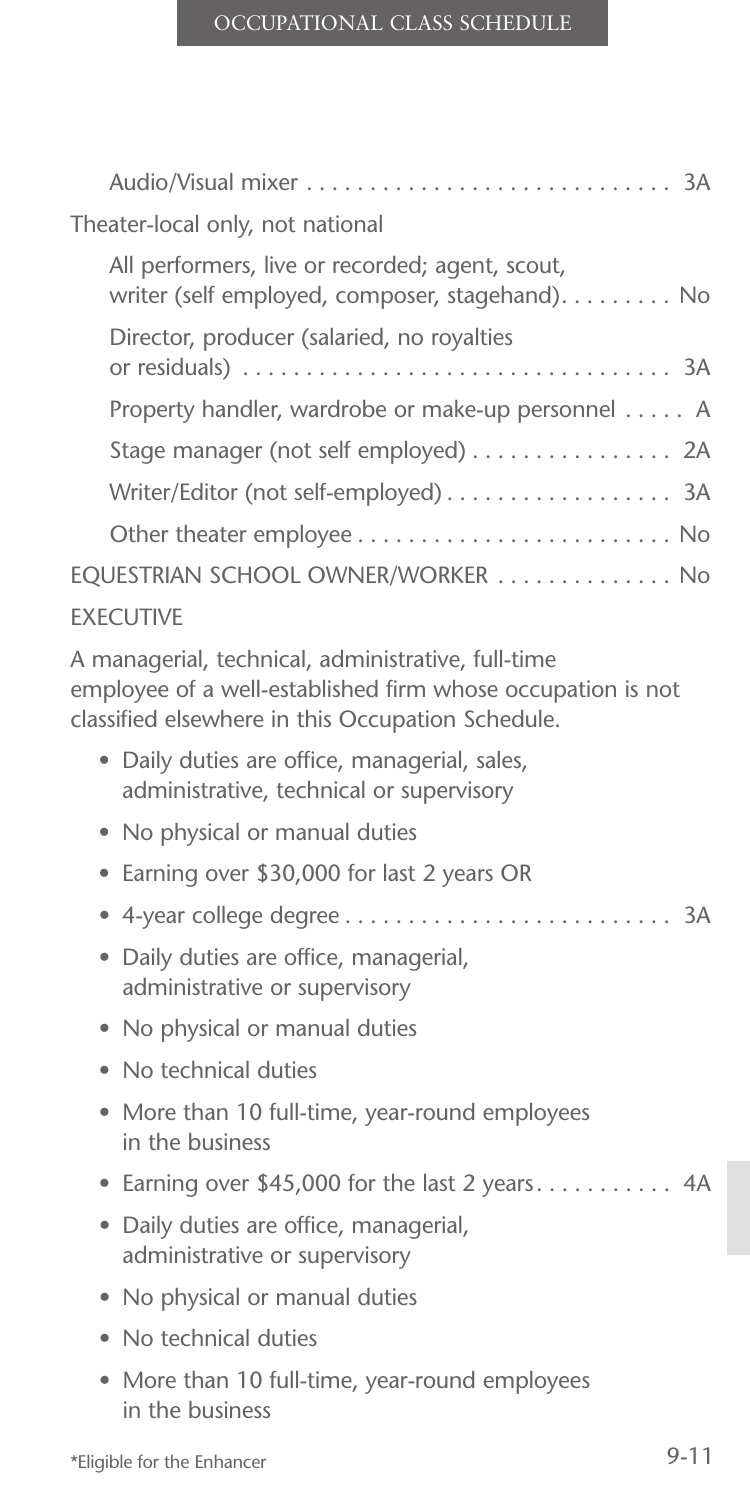| • Earning over \$60,000 for the last                                                                                                                       |
|------------------------------------------------------------------------------------------------------------------------------------------------------------|
| 2 years  Select 5A                                                                                                                                         |
|                                                                                                                                                            |
|                                                                                                                                                            |
| *EXTERMINATOR  A                                                                                                                                           |
| FACTORY WORKER (See Manufacturing)                                                                                                                         |
| *FARMING INDUSTRY (grain, dairy, livestock,<br>orchard, ranch or hatchery)                                                                                 |
|                                                                                                                                                            |
|                                                                                                                                                            |
|                                                                                                                                                            |
|                                                                                                                                                            |
|                                                                                                                                                            |
| <b>FINANCIAL PLANNER</b>                                                                                                                                   |
| Earning greater than \$150,000 last 2 years; in business<br>for 5 years $\dots \dots \dots \dots \dots \dots \dots \dots \dots \dots \dots \dots \dots$ 5A |
| Earning at least \$75,000/yr. last 2 years; in business                                                                                                    |
| Base Occupation Class 3A                                                                                                                                   |
| FIRE DEPARTMENT PERSONNEL No                                                                                                                               |
| FISH AND GAME WARDEN No                                                                                                                                    |
|                                                                                                                                                            |
| FLIGHT ATTENDANT, FLIGHT INSTRUCTOR. No                                                                                                                    |
| FLOOR TRADER (Commodities, stocks or bonds) No                                                                                                             |
|                                                                                                                                                            |
| FOOD PROCESSING PLANT WORKER  (See Packing Plant)                                                                                                          |
|                                                                                                                                                            |
| FOSTER HOME PARENT  No                                                                                                                                     |
| <b>FUNERAL DIRECTOR</b>                                                                                                                                    |
|                                                                                                                                                            |
|                                                                                                                                                            |
|                                                                                                                                                            |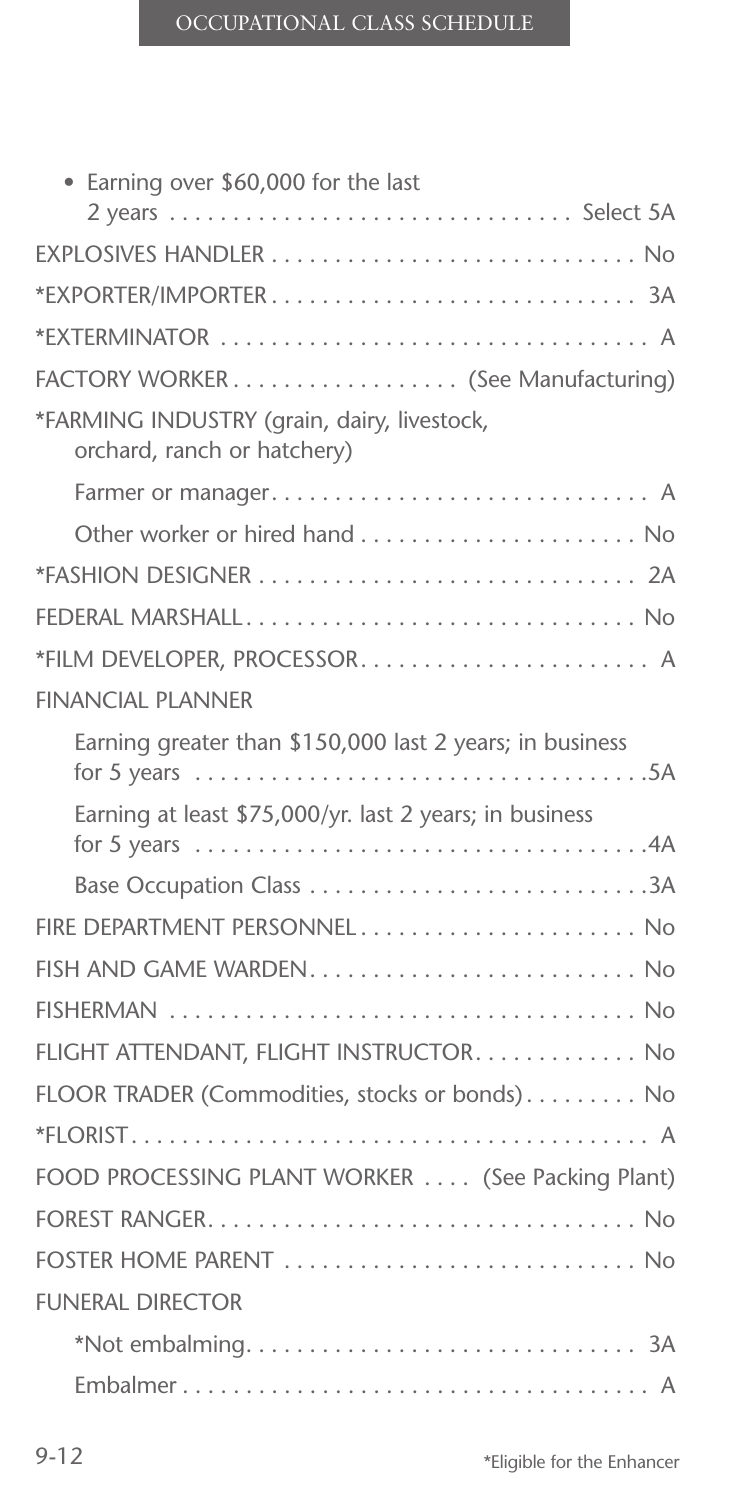| FURNITURE MOVER  No                                                                                                                              |
|--------------------------------------------------------------------------------------------------------------------------------------------------|
| *FURNITURE RESTORER/UPHOLSTERER  A                                                                                                               |
|                                                                                                                                                  |
| *GAS STATION MANAGER, EMPLOYEE. A                                                                                                                |
|                                                                                                                                                  |
|                                                                                                                                                  |
| *GOLF COURSE MANAGER (year-round work                                                                                                            |
| <b>GOLF INSTRUCTOR, PRO</b><br>(year-round work only) A                                                                                          |
| <b>GOVERNMENT SERVICES</b><br>(see Government Employees Guidelines)                                                                              |
|                                                                                                                                                  |
| Judge  Select 5A                                                                                                                                 |
| Teacher                                                                                                                                          |
| Dean                                                                                                                                             |
|                                                                                                                                                  |
|                                                                                                                                                  |
| Principal, Superintendent, Department Head5A                                                                                                     |
| Guidance Counselor, Teacher, Music Teacher                                                                                                       |
|                                                                                                                                                  |
|                                                                                                                                                  |
| College Professor                                                                                                                                |
|                                                                                                                                                  |
|                                                                                                                                                  |
| Other education administrators, teacher of<br>academic or commercial subjects, special<br>education, driver education, private music instructor, |
| Dance, vocational, trade,                                                                                                                        |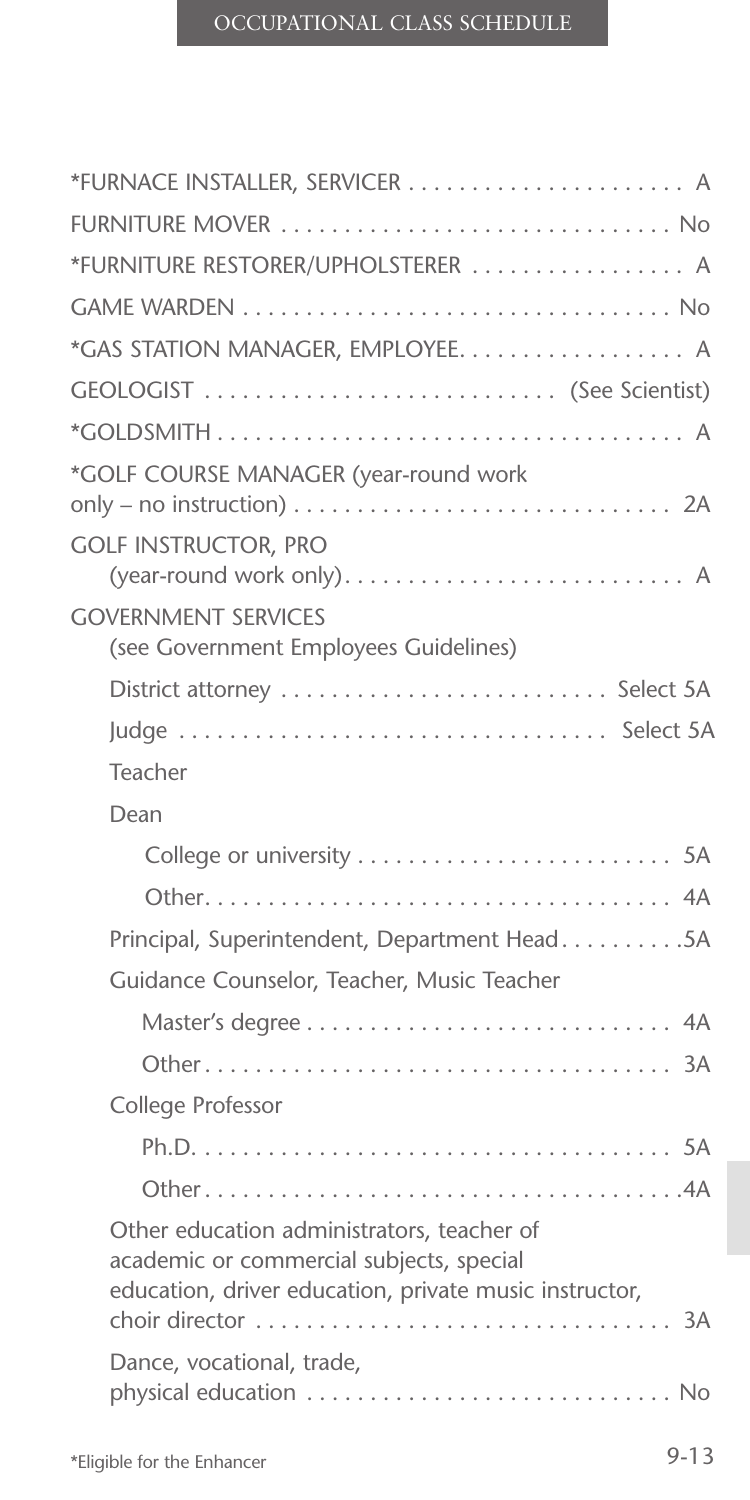| Auditor                                                                                                                                                                                                                                                                                                                                                                                                                            |
|------------------------------------------------------------------------------------------------------------------------------------------------------------------------------------------------------------------------------------------------------------------------------------------------------------------------------------------------------------------------------------------------------------------------------------|
| Certified Auditor/CPA  Select 5A                                                                                                                                                                                                                                                                                                                                                                                                   |
| 4-year accounting degree 4A                                                                                                                                                                                                                                                                                                                                                                                                        |
|                                                                                                                                                                                                                                                                                                                                                                                                                                    |
| Interpreter, librarian, tax agent 3A                                                                                                                                                                                                                                                                                                                                                                                               |
| Immigration official                                                                                                                                                                                                                                                                                                                                                                                                               |
| Office duties only earning over \$75,000                                                                                                                                                                                                                                                                                                                                                                                           |
|                                                                                                                                                                                                                                                                                                                                                                                                                                    |
| Office worker (bookkeeper, secretary, receptionist<br>or other office worker making \$30,000/yr. or greater 3A                                                                                                                                                                                                                                                                                                                     |
|                                                                                                                                                                                                                                                                                                                                                                                                                                    |
| Social worker                                                                                                                                                                                                                                                                                                                                                                                                                      |
| Office duties only and MSW or LCSW 3A                                                                                                                                                                                                                                                                                                                                                                                              |
|                                                                                                                                                                                                                                                                                                                                                                                                                                    |
| Armed forces personnel, bailiff, coroner, correction officer,<br>court clerk, dispatcher, elected and appointed official,<br>federal marshall, fire department personnel, fish and game<br>warden, forest ranger, harbor master or pilot, military<br>personnel, park superintendent, ranger or other worker,<br>parole officer, police department personnel, postal<br>service worker, prison warden, probation officer, sheriff, |
|                                                                                                                                                                                                                                                                                                                                                                                                                                    |
|                                                                                                                                                                                                                                                                                                                                                                                                                                    |
|                                                                                                                                                                                                                                                                                                                                                                                                                                    |
| <b>GUIDE</b>                                                                                                                                                                                                                                                                                                                                                                                                                       |
|                                                                                                                                                                                                                                                                                                                                                                                                                                    |
|                                                                                                                                                                                                                                                                                                                                                                                                                                    |
|                                                                                                                                                                                                                                                                                                                                                                                                                                    |
|                                                                                                                                                                                                                                                                                                                                                                                                                                    |
| HARBOR MASTER OR PILOT No                                                                                                                                                                                                                                                                                                                                                                                                          |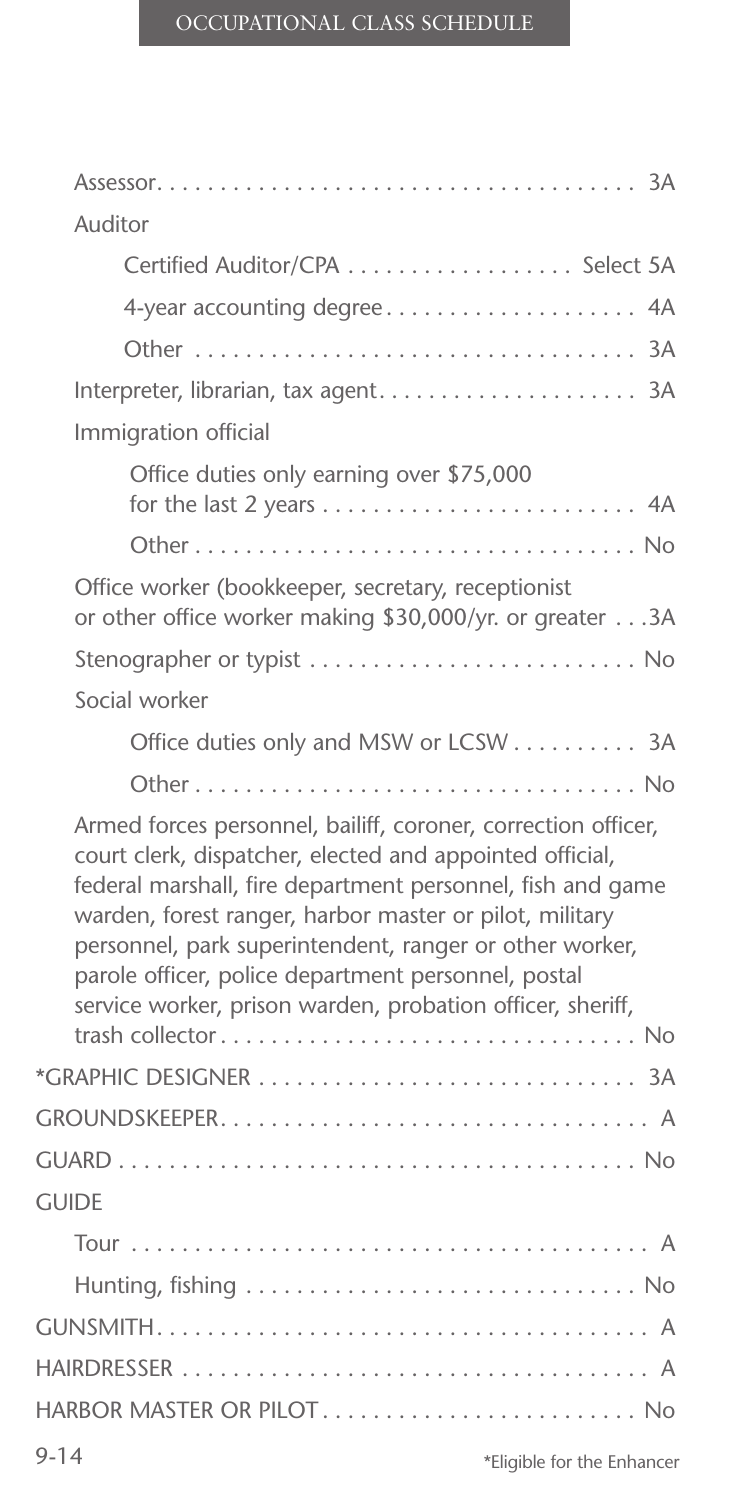### HEALTH CARE INDUSTRY

| Certified medical aide No               |
|-----------------------------------------|
|                                         |
|                                         |
| Counselor                               |
|                                         |
|                                         |
|                                         |
|                                         |
| *Dental lab technician  2A              |
|                                         |
| Dermatologist (MD or DO only). 4A-M     |
| *Dietician                              |
|                                         |
|                                         |
|                                         |
| Emergency Medical Technician (EMT)  No  |
|                                         |
| Hospital administrator. (See Executive) |
| Hospital attendant, orderly, aide. No   |
|                                         |
|                                         |
|                                         |
| <b>Nurse</b>                            |
| Nursing director or instructor  3A      |
|                                         |
|                                         |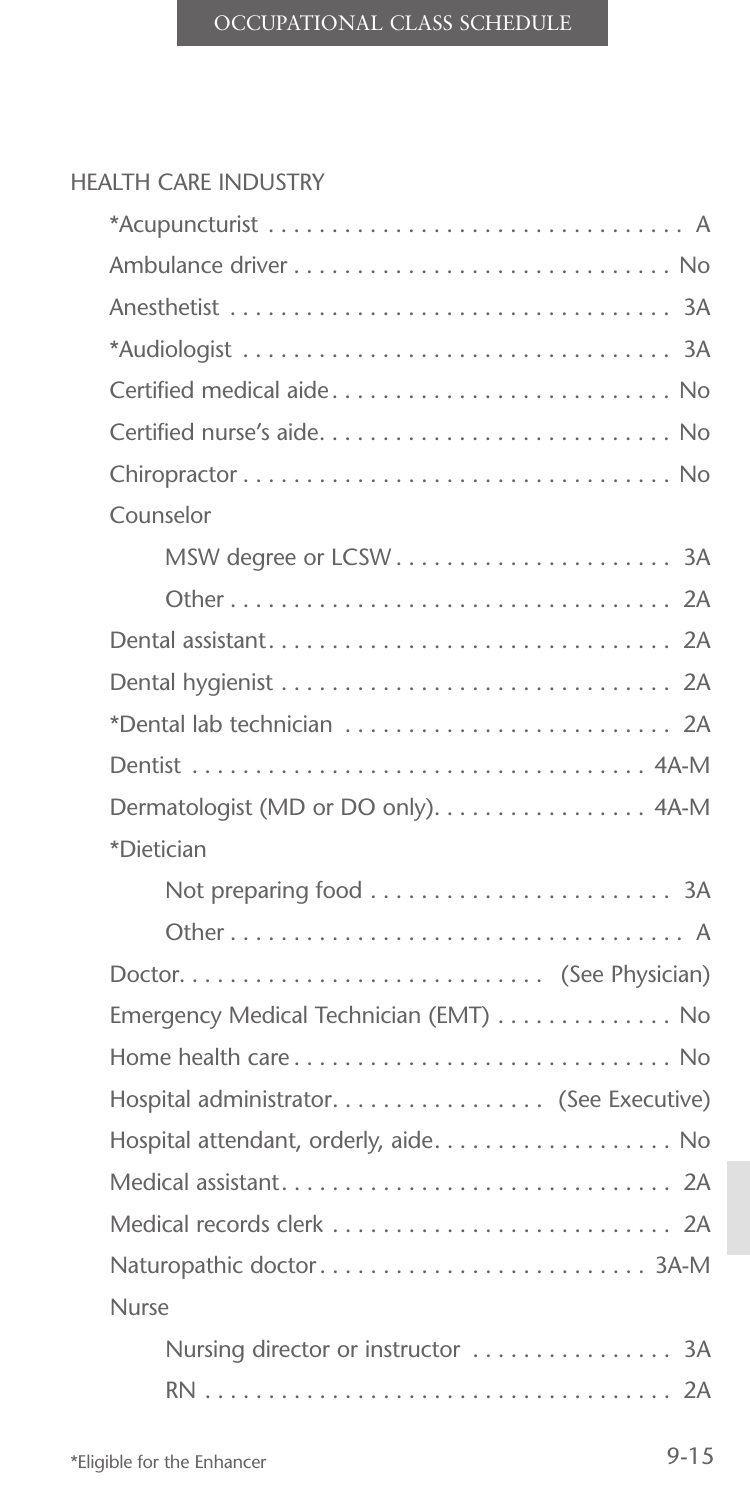| Home health care nurse, aide  No               |
|------------------------------------------------|
|                                                |
| Nurse practitioner (not functioning as RN). 3A |
| *Nutritionist                                  |
|                                                |
|                                                |
|                                                |
| *Optician                                      |
|                                                |
| Grinding lenses  2A                            |
|                                                |
|                                                |
|                                                |
|                                                |
|                                                |
| Emergency Medical Technician (EMT) No          |
|                                                |
| Pharmacist  Select 5A                          |
| Physician (M.D. or D.O. only)                  |
|                                                |
|                                                |
|                                                |
| Cardiovascular Surgeon 4A-M                    |
|                                                |
|                                                |
| Emergency Room Physician 4A-M                  |
|                                                |
|                                                |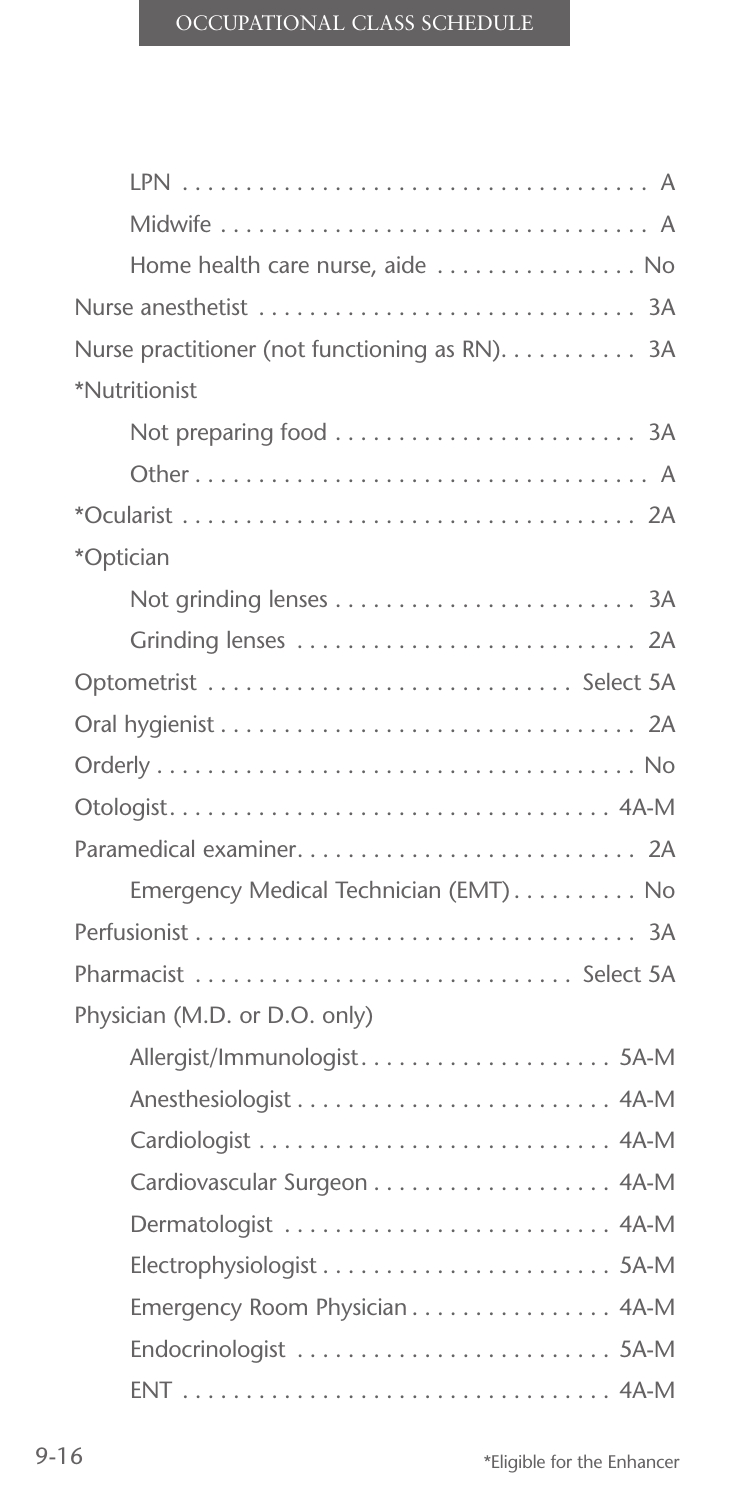| Family Practice Physician 5A-M                                            |
|---------------------------------------------------------------------------|
|                                                                           |
| General Practice Physician 5A-M                                           |
|                                                                           |
|                                                                           |
|                                                                           |
|                                                                           |
| Neonatologist  5A-M                                                       |
|                                                                           |
|                                                                           |
|                                                                           |
| Obstetrician/Gynecologist 4A-M                                            |
|                                                                           |
|                                                                           |
|                                                                           |
|                                                                           |
| Otolaryngologist  4A-M                                                    |
| Pain Management Physician  4A-M                                           |
|                                                                           |
|                                                                           |
| Physiatrist (Physical Medicine, Rehab) 5A-M                               |
|                                                                           |
|                                                                           |
|                                                                           |
| Radiologist; not performing invasive<br>or interventional procedures 5A-M |
| Radiologist; performing invasive<br>or interventional procedures 4A-M     |
| Rheumatologist  5A-M                                                      |
| Surgeon (all specialities). 4A-M                                          |
|                                                                           |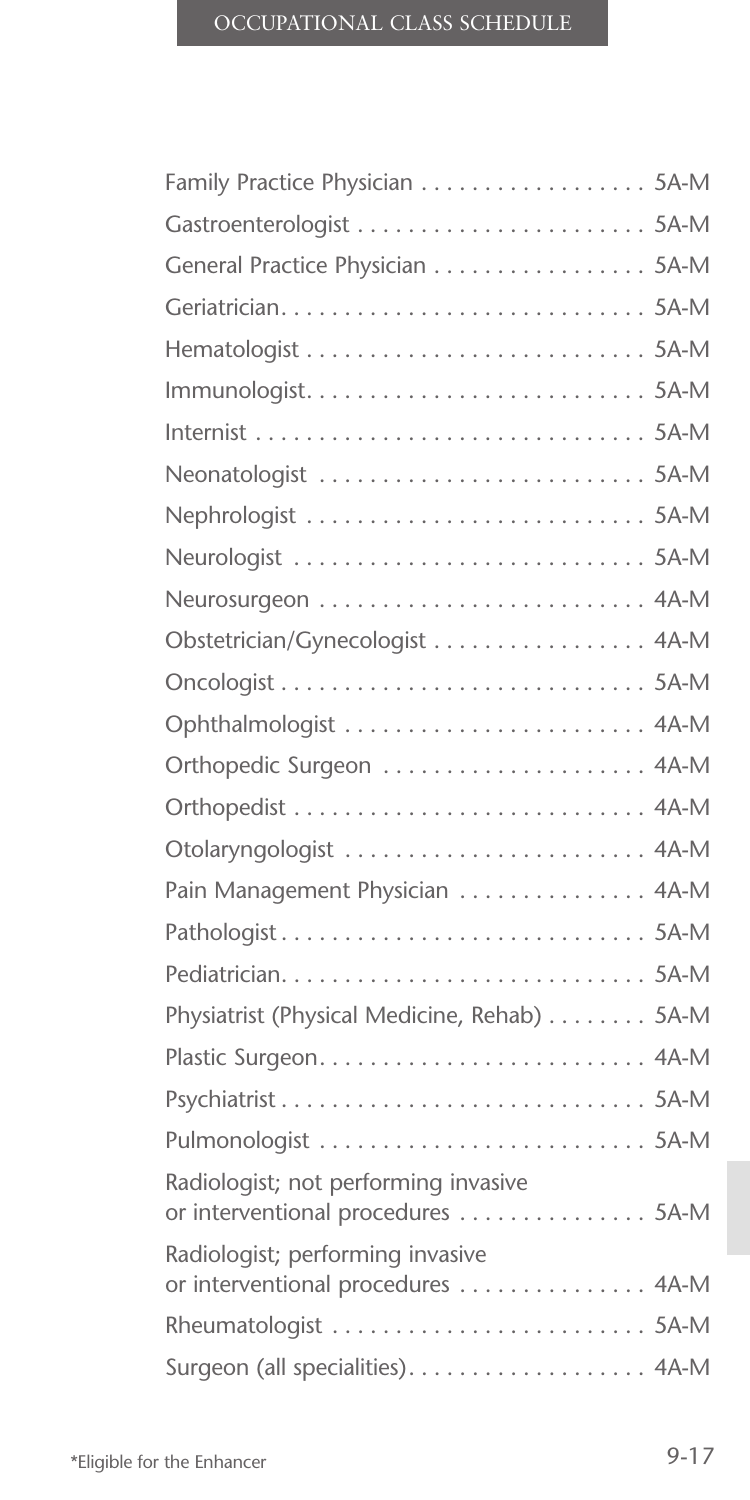| All other M.D. or D.O. specialties 5A-M |
|-----------------------------------------|
|                                         |
|                                         |
|                                         |
|                                         |
| Psychologist                            |
|                                         |
| Other graduate degree  4A-M             |
| *Technician                             |
|                                         |
|                                         |
| Emergency Medical Technician (EMT) No   |
|                                         |
|                                         |
| *Therapist                              |
|                                         |
|                                         |
|                                         |
|                                         |
|                                         |
| *HEALTH CLUB WORKER  (See Sports)       |
|                                         |
| HEDGE FUND MANAGER 3A                   |
|                                         |
|                                         |
| HOSPITAL ADMINISTRATOR (See Executive)  |
| HOSPITAL ATTENDANT, ORDERLY, AIDE. No   |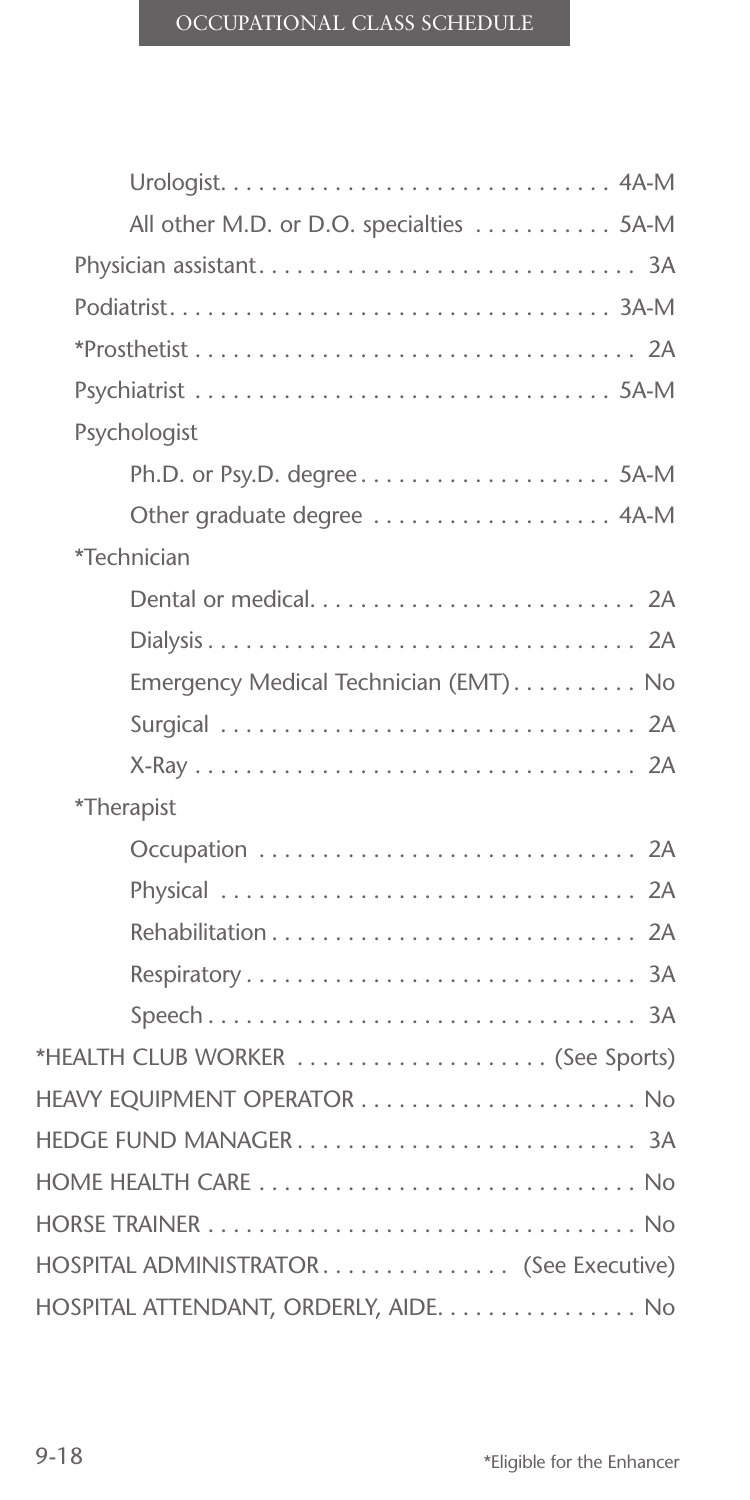## HOTEL, MOTEL WORKER

| Housekeeper, cleaner, porter, bellhop, elevator operator,          |
|--------------------------------------------------------------------|
| IMMIGRATION OFFICIAL  (See Government Services)                    |
|                                                                    |
| <b>INSURANCE ADJUSTOR, EXAMINER</b>                                |
|                                                                    |
|                                                                    |
|                                                                    |
| *INTERIOR DECORATOR A                                              |
| *INTERIOR DESIGNER (4-year interior design degree)                 |
|                                                                    |
|                                                                    |
| INTERPRETER (if government employee,                               |
|                                                                    |
| <b>INVESTMENT BANKING</b>                                          |
|                                                                    |
| Earning at least \$150,000/yr. last 2 years 4A                     |
| Earning greater than \$200,000 last 2 years $\dots \dots \dots 5A$ |
|                                                                    |
| *JEWELER                                                           |
| Sales/administration only  3A                                      |
|                                                                    |
|                                                                    |
| *LANDSCAPE ARCHITECT                                               |
| No manual labor, 4-year professional degree,                       |
| less than 20 percent in field  4A                                  |
|                                                                    |
| $9 - 19$<br>*Eligible for the Enhancer                             |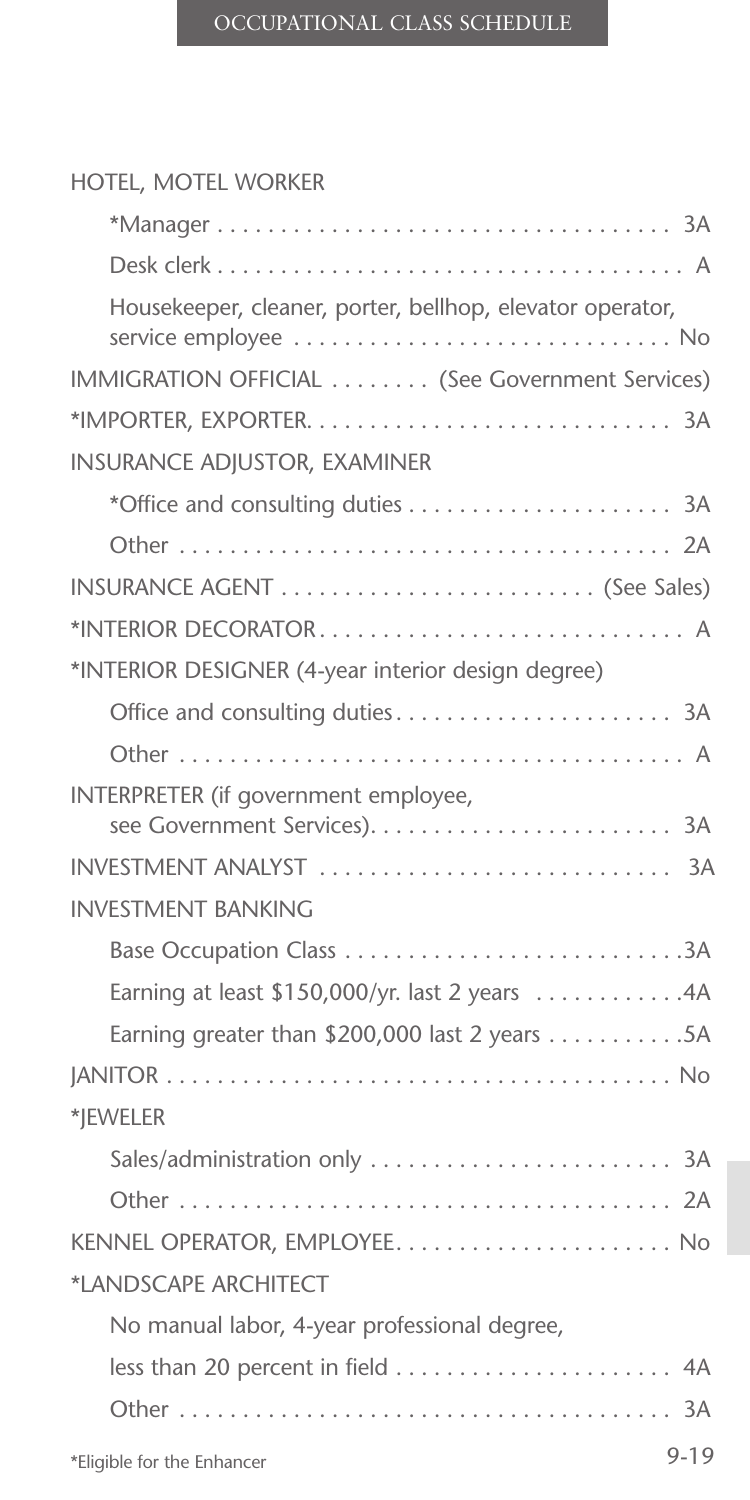## \*LANDSCAPE, NURSERY AND HORTICULTURE WORKER

| Heavy-equipment operator No                                                                                           |
|-----------------------------------------------------------------------------------------------------------------------|
| Other manager or worker A                                                                                             |
|                                                                                                                       |
|                                                                                                                       |
|                                                                                                                       |
|                                                                                                                       |
|                                                                                                                       |
| LIBRARIAN (if government employee,                                                                                    |
| <b>LIGHTING DESIGNER/</b>                                                                                             |
|                                                                                                                       |
| LINEMAN - telephone, telegraph or electrical A                                                                        |
| <b>LIQUOR INDUSTRY</b>                                                                                                |
| *Retail sales/liquor store worker                                                                                     |
|                                                                                                                       |
| Sales person/cashier A                                                                                                |
|                                                                                                                       |
| Tavern, bar, lounge, nightclub worker No                                                                              |
| LITHOGRAPHER  2A                                                                                                      |
|                                                                                                                       |
|                                                                                                                       |
|                                                                                                                       |
| *LOGGING, LUMBERYARD WORKER                                                                                           |
| Computer control operator  2A                                                                                         |
| Foreman, inspector, sealer, tallyman, grader, machinist,<br>millwright, machine operator, buffer, grinder, polisher A |
| Trucker, loader, piler, heavy-equipment operator,                                                                     |
|                                                                                                                       |
|                                                                                                                       |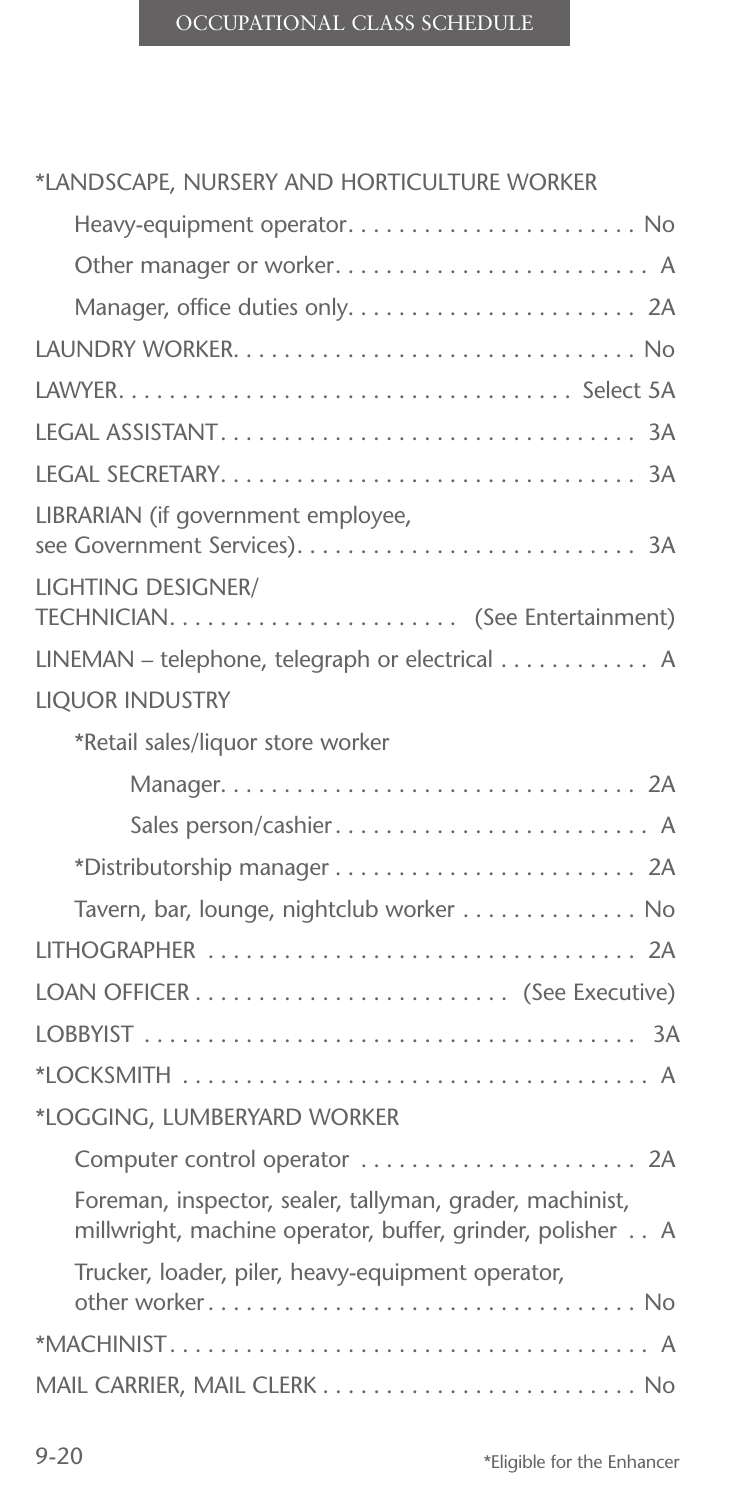| MANUFACTURER'S REPRESENTATIVE  (See Sales)                                                                                                                                                              |
|---------------------------------------------------------------------------------------------------------------------------------------------------------------------------------------------------------|
| *MANUFACTURING INDUSTRY                                                                                                                                                                                 |
|                                                                                                                                                                                                         |
| Manager, superintendent, foreman (office<br>duties only), lab technician, timekeeper,                                                                                                                   |
| Assembly worker, cutter, fabricator, fireman, foreman<br>(any manual duties), glazier, grinder, installer,<br>inspector, machine operator, molder, sheet metal<br>worker, tool and die maker, welder  A |
| Laborer, cleaner, sweeper, yardman, unskilled worker,<br>heavy-equipment operator No                                                                                                                    |
| MARINE INDUSTRY. (See Transportation)                                                                                                                                                                   |
| *MARKET RESEARCH ANALYST                                                                                                                                                                                |
| Earning greater than \$200,000 last 2 years 5A                                                                                                                                                          |
| Earning at least \$150,000/yr. last 2 years 4A                                                                                                                                                          |
| Base Occupation Class 3A                                                                                                                                                                                |
|                                                                                                                                                                                                         |
|                                                                                                                                                                                                         |
| MEAT PACKING PLANT                                                                                                                                                                                      |
|                                                                                                                                                                                                         |
| *MECHANIC (i.e., aircraft, auto, boat, truck) A                                                                                                                                                         |
| MEDICAL CARE INDUSTRY (See Health Care)                                                                                                                                                                 |
|                                                                                                                                                                                                         |
| MILITARY PERSONNEL  No                                                                                                                                                                                  |
| *MINING, QUARRYING WORKER                                                                                                                                                                               |
|                                                                                                                                                                                                         |
| Outside foreman (not underground)  A                                                                                                                                                                    |
|                                                                                                                                                                                                         |
|                                                                                                                                                                                                         |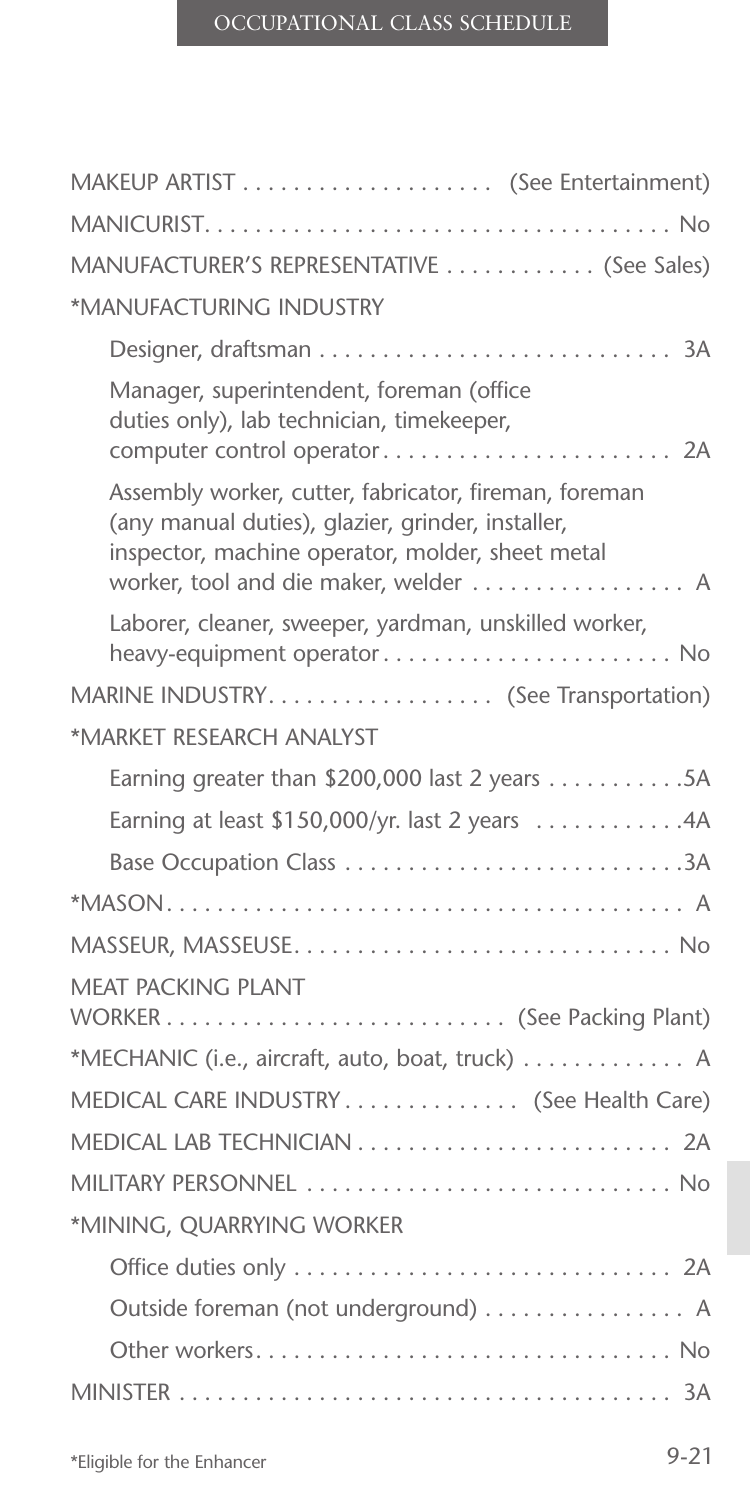| *MORTGAGE LOAN ORIGINATOR  3A                  |
|------------------------------------------------|
| <b>MORTICIAN</b>                               |
|                                                |
|                                                |
|                                                |
| MOTION PICTURE INDUSTRY  (See Entertainment)   |
| MUSICAL INSTRUMENT REPAIRER  A                 |
|                                                |
| MUTUAL FUND MANAGER                            |
|                                                |
| Earning at least \$150,000/yr. last 2 years 4A |
| Base Occupation Class 3A                       |
| NATUROPATHIC DOCTOR (See Health Care)          |
|                                                |
|                                                |
| NURSE ANESTHETIST  (See Health Care)           |
| NURSE PRACTITIONER (See Health Care)           |
|                                                |
| NUTRITIONIST  (See Health Care)                |
| *OFFICE MACHINE REPAIRER  A                    |
| OFFICE WORKER (if earning over \$30,000)  3A   |
|                                                |
| *OPERATOR (telephone, answering service) 2A    |
| OPHTHALMOLOGIST 4A-M                           |
| *OPTICIAN                                      |
|                                                |
|                                                |
|                                                |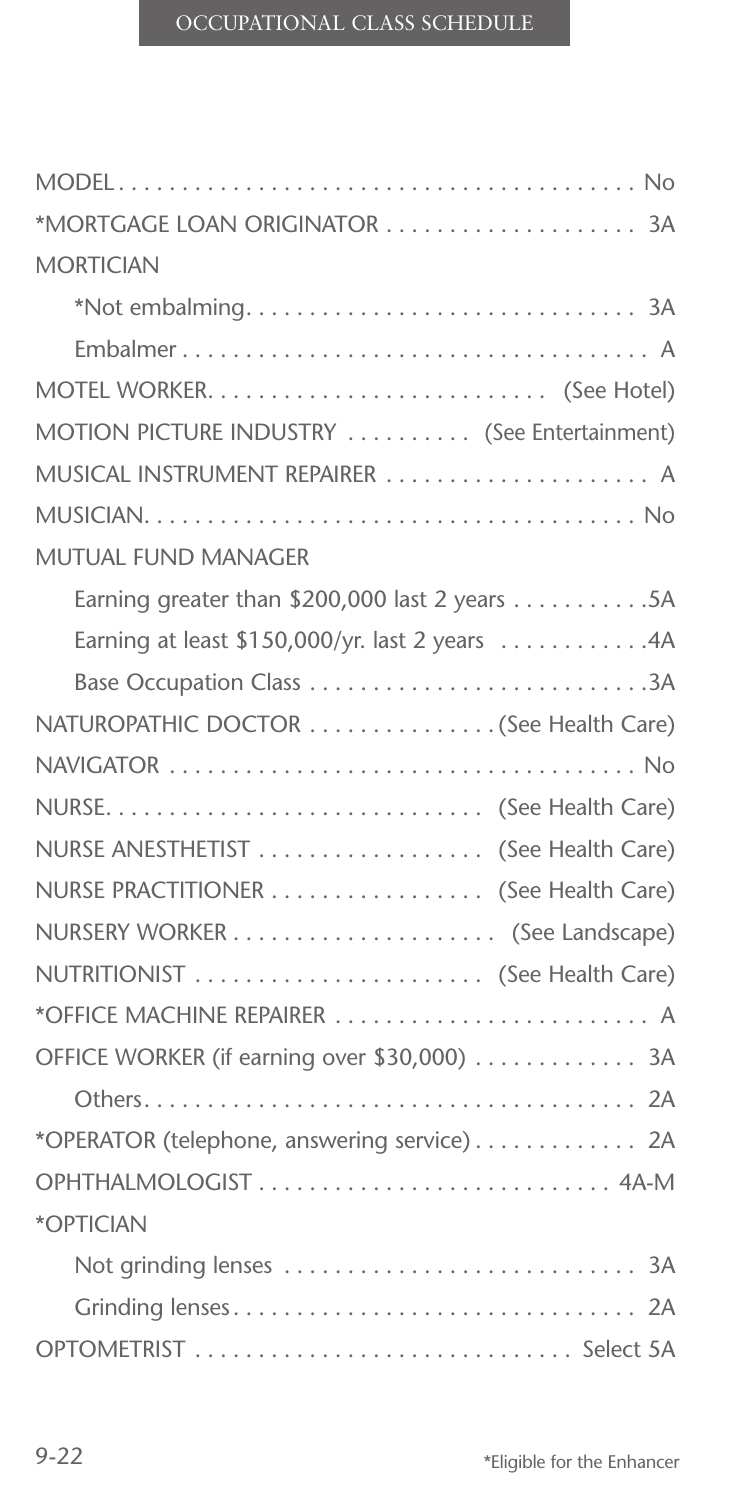| ORAL SURGEON 4A-M                                                                                                                                               |
|-----------------------------------------------------------------------------------------------------------------------------------------------------------------|
|                                                                                                                                                                 |
| ORTHODONTIST  4A-M                                                                                                                                              |
|                                                                                                                                                                 |
| *PACKING PLANT WORKER                                                                                                                                           |
| Manager, superintendent, foreman -<br>Other manager, superintendent,<br>Process worker, dressing operation worker,<br>butcher, sticker, packer, other worker No |
|                                                                                                                                                                 |
|                                                                                                                                                                 |
|                                                                                                                                                                 |
|                                                                                                                                                                 |
| PARK SUPERINTENDENT, RANGER,                                                                                                                                    |
| PARKING LOT, GARAGE ATTENDANT No                                                                                                                                |
|                                                                                                                                                                 |
|                                                                                                                                                                 |
|                                                                                                                                                                 |
|                                                                                                                                                                 |
|                                                                                                                                                                 |
|                                                                                                                                                                 |
|                                                                                                                                                                 |
| PHOTOENGRAVER  2A                                                                                                                                               |
|                                                                                                                                                                 |
| PHYSICIAN  (See Health Care)                                                                                                                                    |
| PHYSICIAN ASSISTANT (See Health Care)                                                                                                                           |
| PHYSICIST (See Scientist)                                                                                                                                       |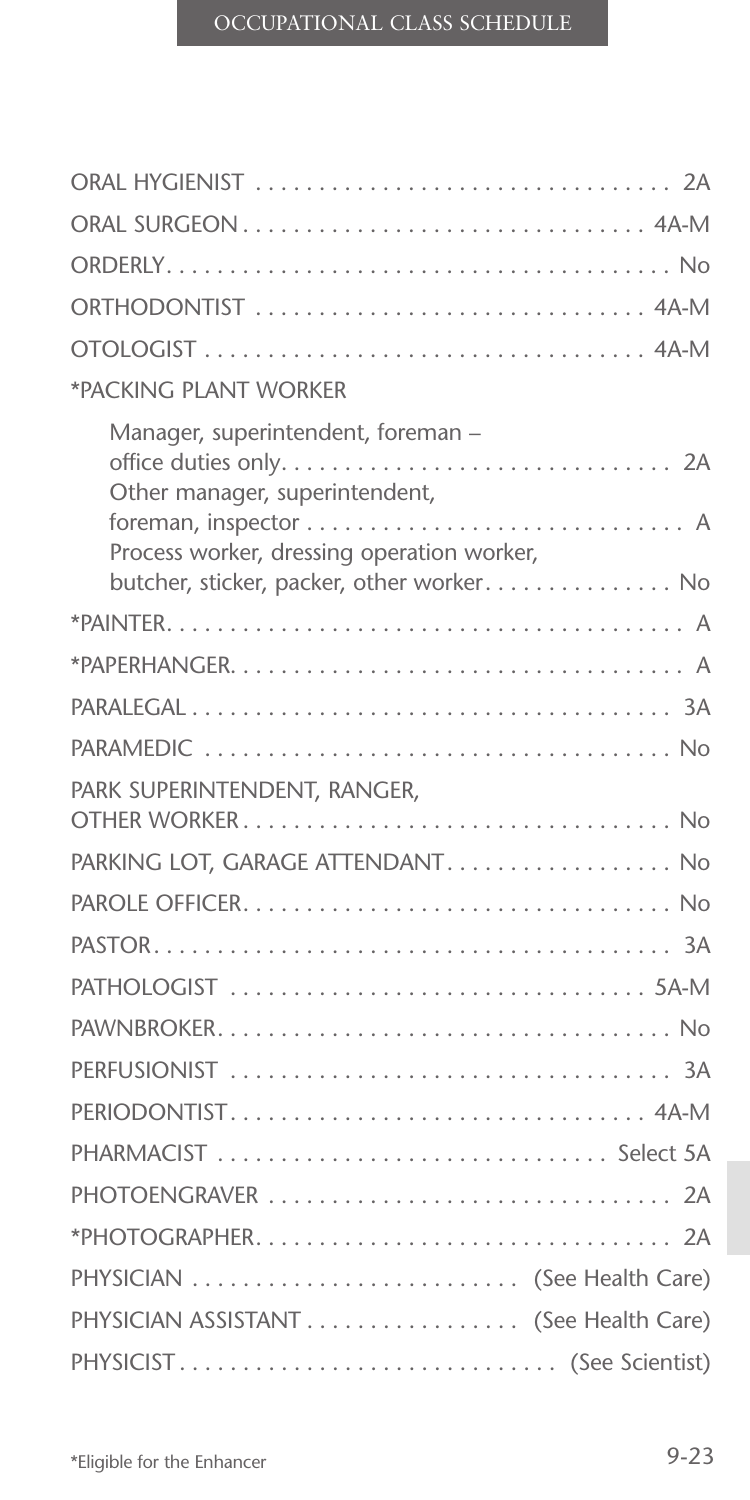| POLICE DEPARTMENT PERSONNEL  No                                                 |
|---------------------------------------------------------------------------------|
| PORTFOLIO MANAGER                                                               |
|                                                                                 |
| Earning at least \$150,000/yr. last 2 years 4A                                  |
|                                                                                 |
| PRINCIPAL (See Education)                                                       |
| PRINTING AND                                                                    |
|                                                                                 |
|                                                                                 |
| PRIVATE INVESTIGATOR, DETECTIVE  No                                             |
|                                                                                 |
|                                                                                 |
|                                                                                 |
| PROFESSOR (if government employee,<br>see Government Services). (See Education) |
| PROGRAM DIRECTOR,                                                               |
|                                                                                 |
| PSYCHIATRIST (See Health Care)                                                  |
|                                                                                 |
|                                                                                 |
|                                                                                 |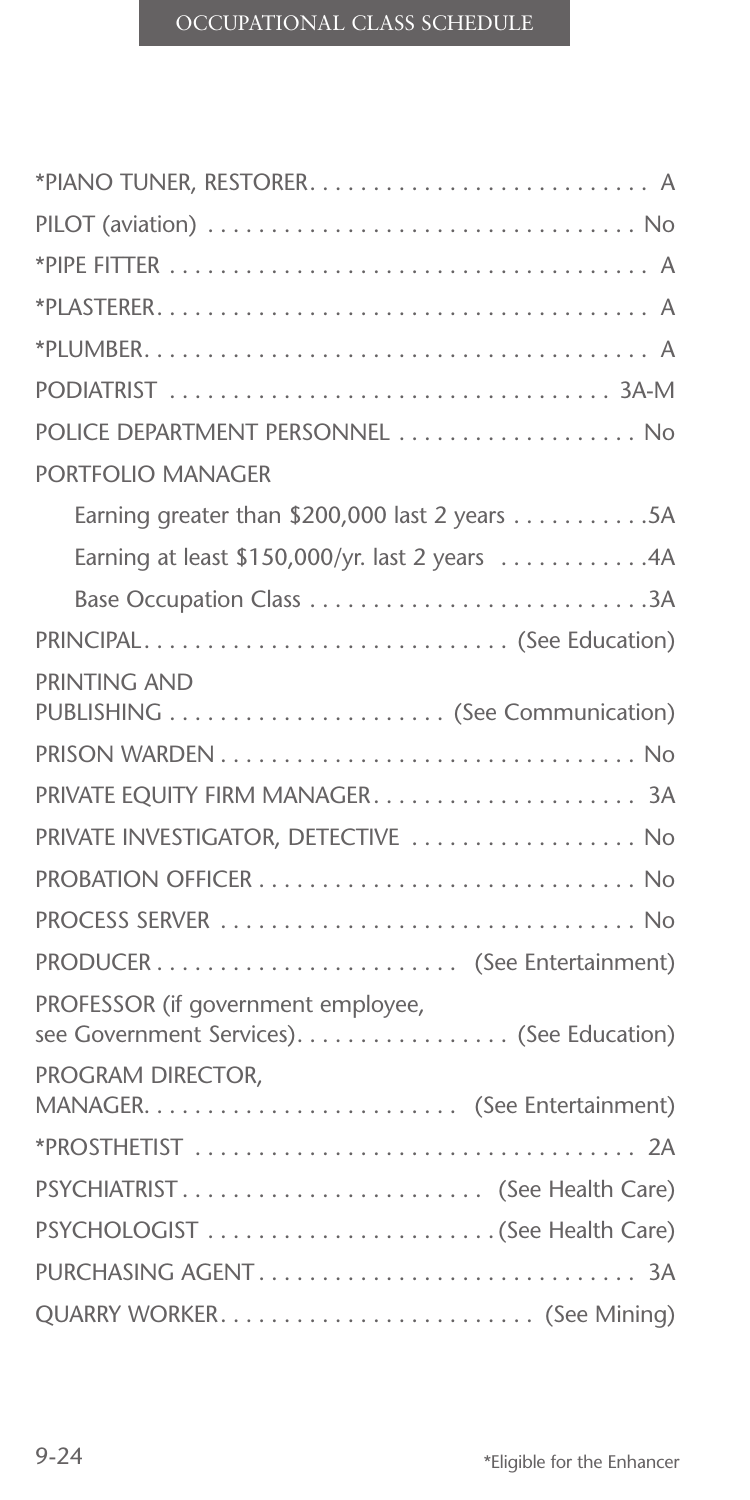#### RABBI

|        | RADIOLOGIST (See Health Care)                                                                                            |
|--------|--------------------------------------------------------------------------------------------------------------------------|
|        | RADIO INDUSTRY (See Entertainment)                                                                                       |
|        | RAILROAD INDUSTRY (See Transportation)                                                                                   |
|        |                                                                                                                          |
|        |                                                                                                                          |
|        | REAL ESTATE PROPERTY MANAGER (no manual<br>or maintenance duties)<br>Earning over \$50,000 for the last 2 years 3A       |
|        |                                                                                                                          |
|        | Manual or maintenance duties A                                                                                           |
|        |                                                                                                                          |
|        | REAL ESTATE SALES (commercial, residential) (See Sales)                                                                  |
|        |                                                                                                                          |
|        |                                                                                                                          |
|        | REPORTER  (See Communications and Entertainment)                                                                         |
|        | RESTAURANT INDUSTRY (liquor sales secondary)                                                                             |
|        | Manager, fast food manager  2A                                                                                           |
|        |                                                                                                                          |
|        |                                                                                                                          |
|        |                                                                                                                          |
|        |                                                                                                                          |
| SAI ES |                                                                                                                          |
|        | Agricultural (feed, grain, livestock, chemical, produce,<br>implement)<br>Earning greater than \$100,000 last 2 years 5A |
|        | Earning at least \$75,000/yr. last 2 years 4A                                                                            |
|        |                                                                                                                          |
|        |                                                                                                                          |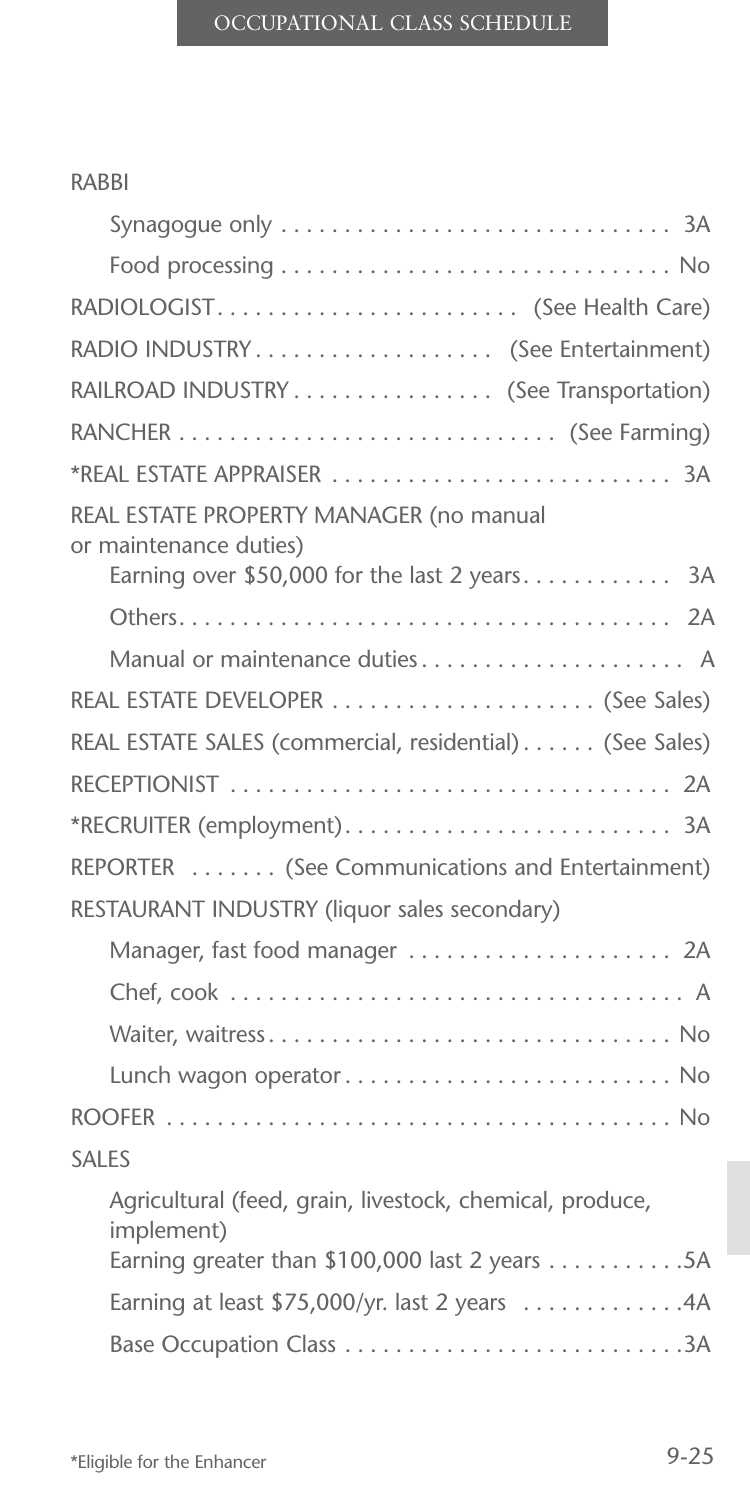| *Automobile<br>Earning greater than $$100,000$ last 2 years 5A                                                                           |
|------------------------------------------------------------------------------------------------------------------------------------------|
|                                                                                                                                          |
| Earning at least \$75,000/yr. last 2 years 4A                                                                                            |
| Base Occupation Class3A                                                                                                                  |
|                                                                                                                                          |
|                                                                                                                                          |
| Floor trader, broker No                                                                                                                  |
| In-home (i.e., cosmetic, kitchenware). No                                                                                                |
| Insurance agent, broker, financial planner, mutual fund sales                                                                            |
| Earning greater than \$150,000 last 2 years; in                                                                                          |
| Earning at least \$75,000/yr. last 2 years; in business                                                                                  |
| Base Occupation Class3A                                                                                                                  |
| Manufacturer's representative                                                                                                            |
| Earning greater than $$150,000$ last 2 years5A                                                                                           |
| Earning at least \$75,000/yr. last 2 years 4A                                                                                            |
| Base Occupation Class3A                                                                                                                  |
| Real estate agent, broker, developer<br>Full-time, active in the business for 4 years,<br>earning over \$75,000 for the last 2 years  3A |
|                                                                                                                                          |
| Retail merchandise (if liquor, see Liquor Industry)  2A                                                                                  |
| Route (i.e., tools, bread, beverages) No                                                                                                 |
| Stocks, bonds (not on floor of<br>Exchange) (See Stockbroker)                                                                            |
| <b>SALES MANAGER</b>                                                                                                                     |
| Earning greater than \$100,000 last 2 years 5A                                                                                           |
| Earning at least \$75,000/yr. last 2 years 4A                                                                                            |
|                                                                                                                                          |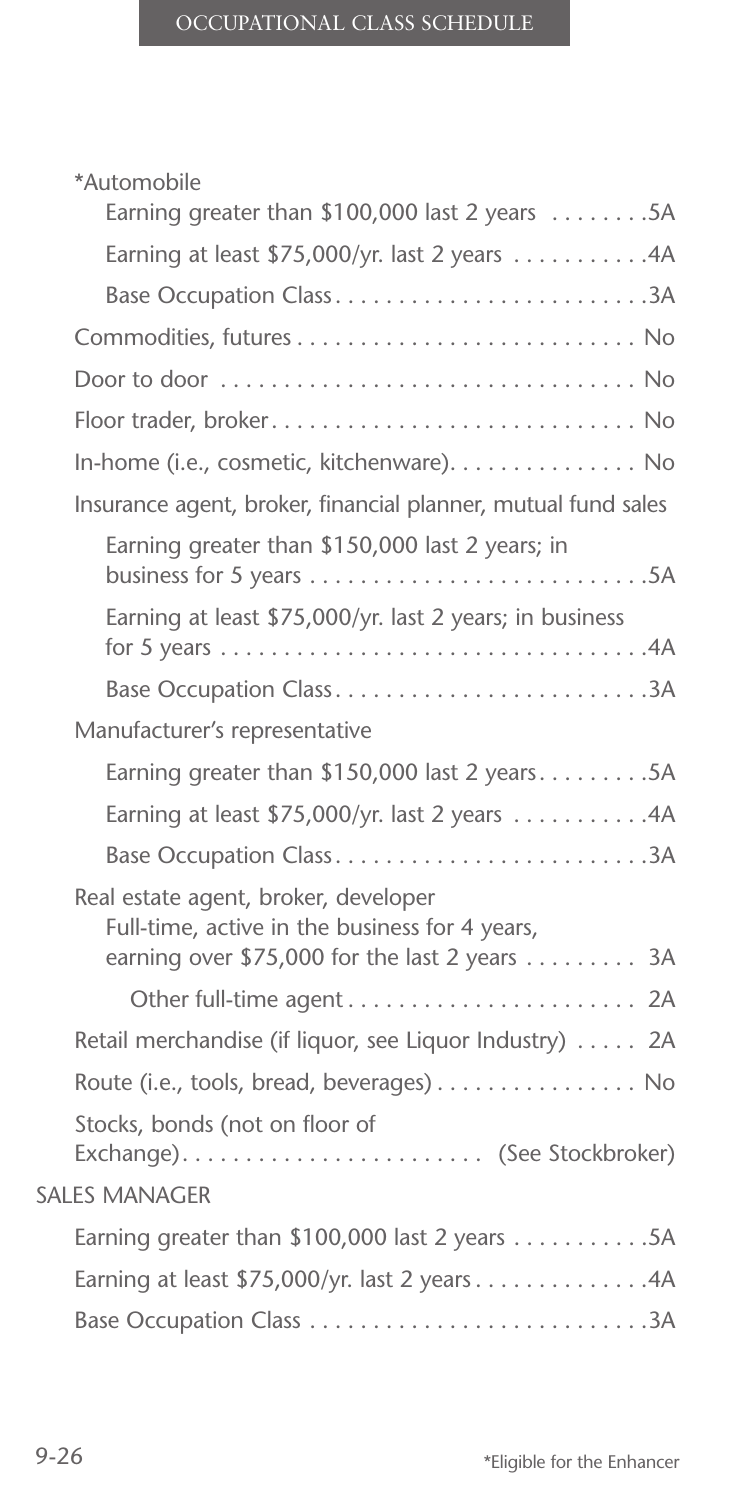SCIENTIST (Astronomer, Biochemist, Botanist, Chemist, Geologist, Meteorologist, Physicist, Sociologist, Zoologist)

| PhD with office and/or lab duties Select 5A                     |  |
|-----------------------------------------------------------------|--|
|                                                                 |  |
|                                                                 |  |
|                                                                 |  |
|                                                                 |  |
| SECURITY GUARD No                                               |  |
| *SERVICE STATION MANAGER, EMPLOYEE. A                           |  |
|                                                                 |  |
|                                                                 |  |
|                                                                 |  |
|                                                                 |  |
|                                                                 |  |
| SOCIAL WORKER (if government employee, see Government Services) |  |
| Office duties only and MSW or LCSW  3A                          |  |
|                                                                 |  |
| <b>SPORTS INDUSTRY</b>                                          |  |
|                                                                 |  |
| *Bowling alley                                                  |  |
|                                                                 |  |
|                                                                 |  |
| *Coach (amateur athletics only)                                 |  |
|                                                                 |  |
|                                                                 |  |
|                                                                 |  |
| *Golf course (year-round work only)                             |  |
|                                                                 |  |
|                                                                 |  |
| Greenskeeper, maintenance worker A                              |  |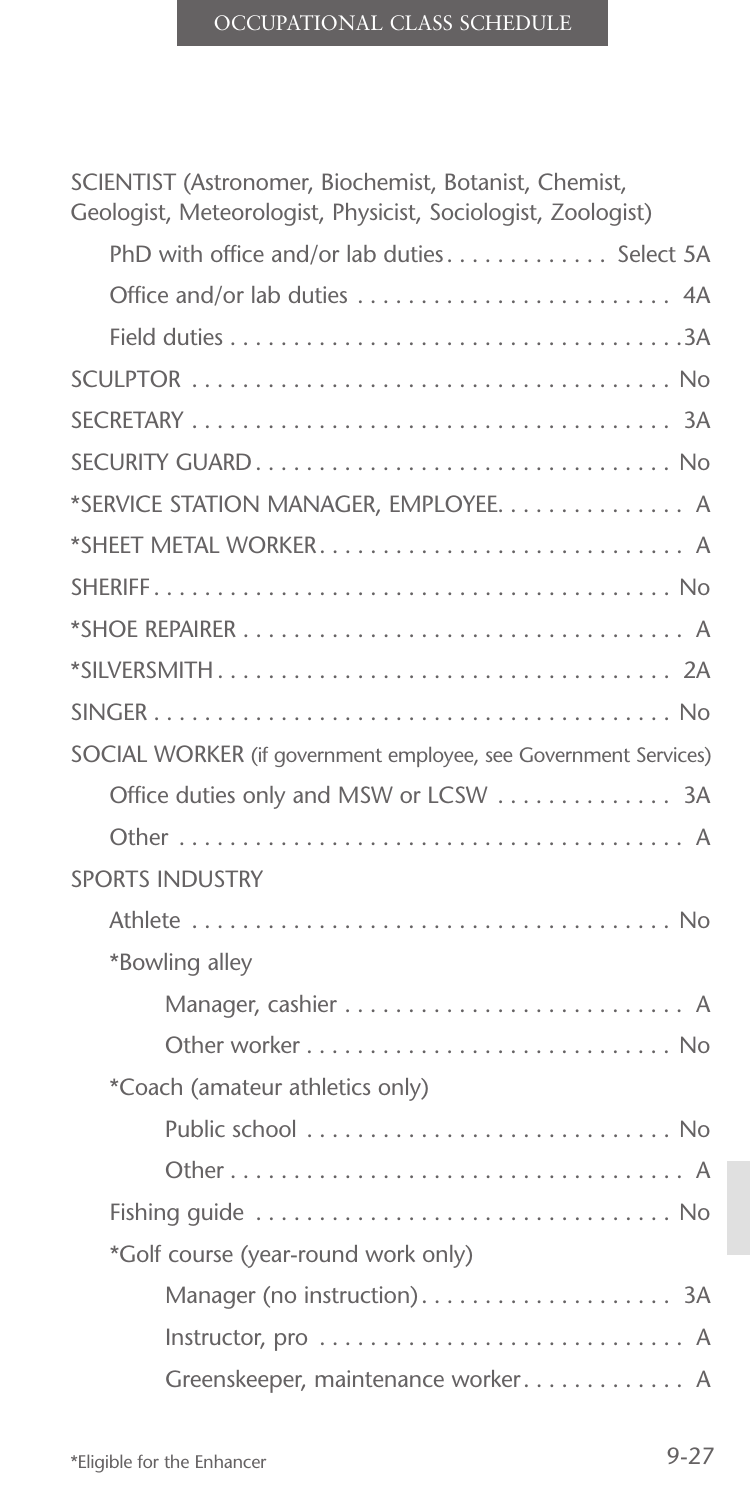| *Health, fitness club                                                                                                                                        |
|--------------------------------------------------------------------------------------------------------------------------------------------------------------|
| Manager (no instruction, training). 3A                                                                                                                       |
|                                                                                                                                                              |
|                                                                                                                                                              |
|                                                                                                                                                              |
|                                                                                                                                                              |
| Tennis club (year-round work only)                                                                                                                           |
| Manager (no instruction)  3A                                                                                                                                 |
|                                                                                                                                                              |
|                                                                                                                                                              |
|                                                                                                                                                              |
|                                                                                                                                                              |
| <b>STOCKBROKER</b>                                                                                                                                           |
| Earning greater than \$150,000 last 2 years; in                                                                                                              |
| Earning at least \$75,000/yr. last 2 years; in business<br>for 5 years $\ldots \ldots \ldots \ldots \ldots \ldots \ldots \ldots \ldots \ldots \ldots \ldots$ |
| Base Occupation Class 3A                                                                                                                                     |
|                                                                                                                                                              |
|                                                                                                                                                              |
| STUDENT (if law, medical, dental, pharmacy, veterinary or<br>podiatry, see Select Professional Limits)  No                                                   |
|                                                                                                                                                              |
| *SWIMMING POOL INSTALLER, maintenance worker A                                                                                                               |
| *TAILOR (not working from residence) A                                                                                                                       |
|                                                                                                                                                              |
| TAX AGENT, AUDITOR (if government employee,                                                                                                                  |
|                                                                                                                                                              |
|                                                                                                                                                              |
| TELEPHONE INDUSTRY. (See Communication)                                                                                                                      |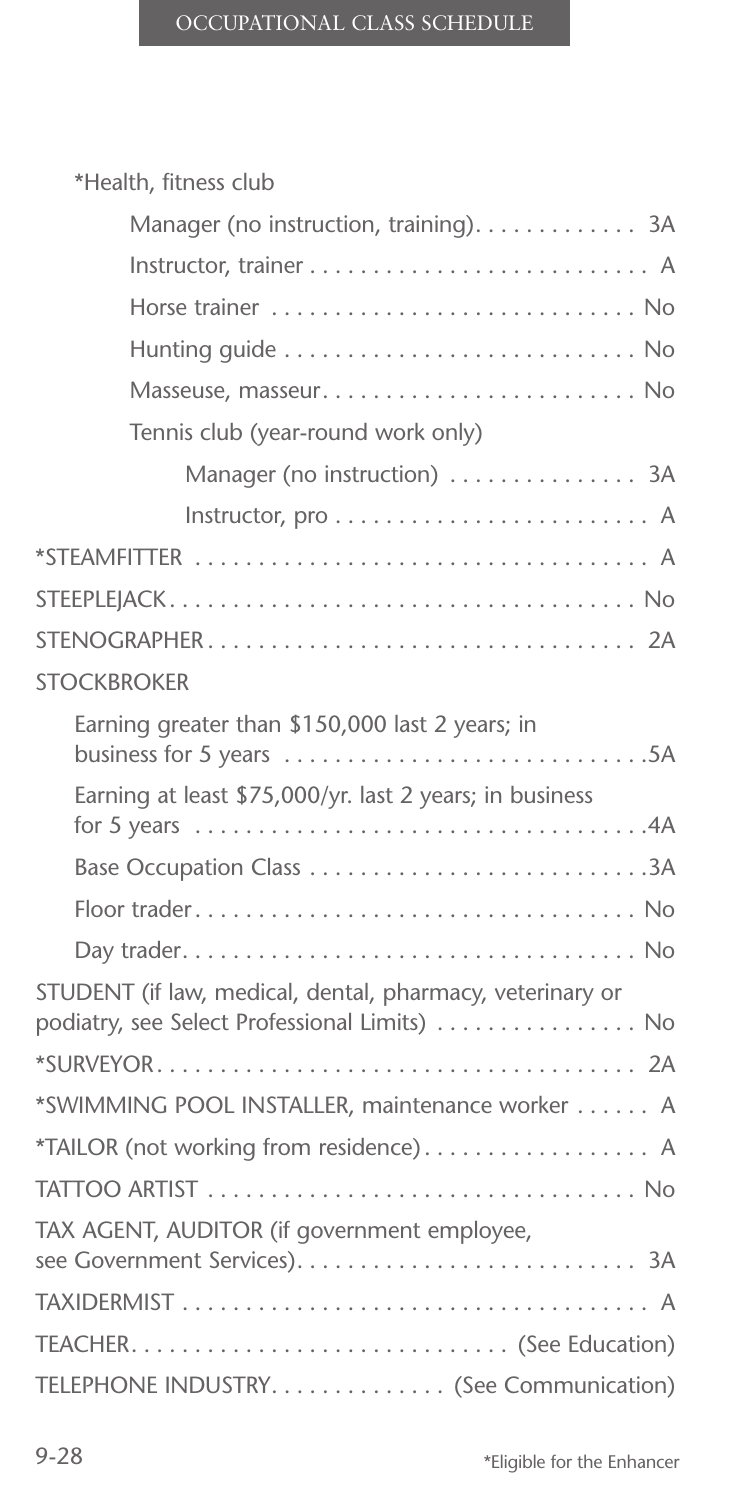|          | TELEVISION INDUSTRY (See Entertainment)                                                            |  |
|----------|----------------------------------------------------------------------------------------------------|--|
|          |                                                                                                    |  |
|          | TENNIS CLUB WORKER  (See Sports)                                                                   |  |
|          | THEATRICAL INDUSTRY  (See Entertainment)                                                           |  |
|          | THERAPIST  (See Health Care)                                                                       |  |
|          |                                                                                                    |  |
|          | <b>TRANSPORTATION INDUSTRY</b>                                                                     |  |
|          | *Agricultural implement, trailer, truck, motorcycle, boat                                          |  |
|          | Salesperson  2A                                                                                    |  |
|          | Gas or service station manager/employee,<br>auto painter, mechanic, body repairer, tire retreader, |  |
|          | Washer, polisher, cleaner,<br>parking lot attendant No                                             |  |
| *Airline |                                                                                                    |  |
|          | Manager, supervisor, ticket agent,                                                                 |  |
|          | Freight solicitor - office duties only 2A                                                          |  |
|          | Foreman, inspector, weigher A                                                                      |  |
|          | Baggage handler, freight checker, ground<br>crew maintenance, other skilled worker                 |  |
|          | Pilot, flight attendant, flight instructor, air traffic                                            |  |
| *Marine  |                                                                                                    |  |
|          | Marina manager  A                                                                                  |  |
|          | Land or in harbor                                                                                  |  |
|          | All personnel No                                                                                   |  |
|          | Ocean-going ship, tug, barge                                                                       |  |
|          | All personnel No                                                                                   |  |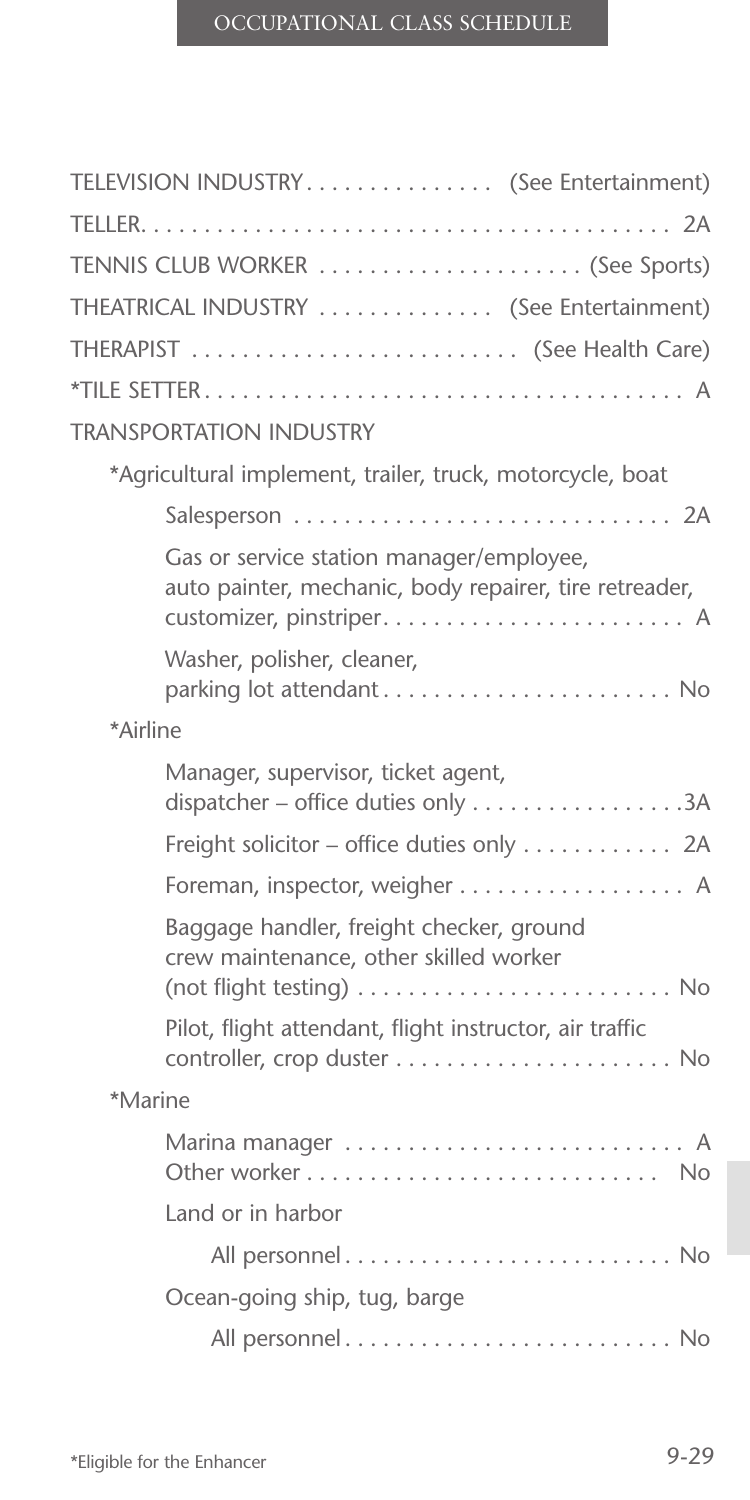## \*Railroad

| Manager, supervisor, ticket agent,<br>dispatcher - office duties only 3A                  |
|-------------------------------------------------------------------------------------------|
| Freight solicitor, tower watchman -                                                       |
| Engineer, foreman, inspector, weigher, conductor,<br>yardmaster, instructor, signalman  A |
|                                                                                           |
| *Taxicab                                                                                  |
| Manager, dispatcher - office duties only 2A                                               |
|                                                                                           |
| *Trucking                                                                                 |
| Manager, dispatcher – office duties only 3A                                               |
| Loader, warehouse worker No                                                               |
| Driver, heavy-equipment operator No                                                       |
|                                                                                           |
|                                                                                           |
|                                                                                           |
| *TREE SURGEON, PRUNER, TRIMMER  A                                                         |
|                                                                                           |
|                                                                                           |
|                                                                                           |
|                                                                                           |
| <b>VENTURE CAPITALIST</b>                                                                 |
| Earning greater than \$200,000 last 2 years $\dots \dots \dots 5A$                        |
| Earning at least \$150,000/yr. last 2 years4A                                             |
| Base Occupation Class 3A                                                                  |
| VFTFRINARIAN                                                                              |
|                                                                                           |
|                                                                                           |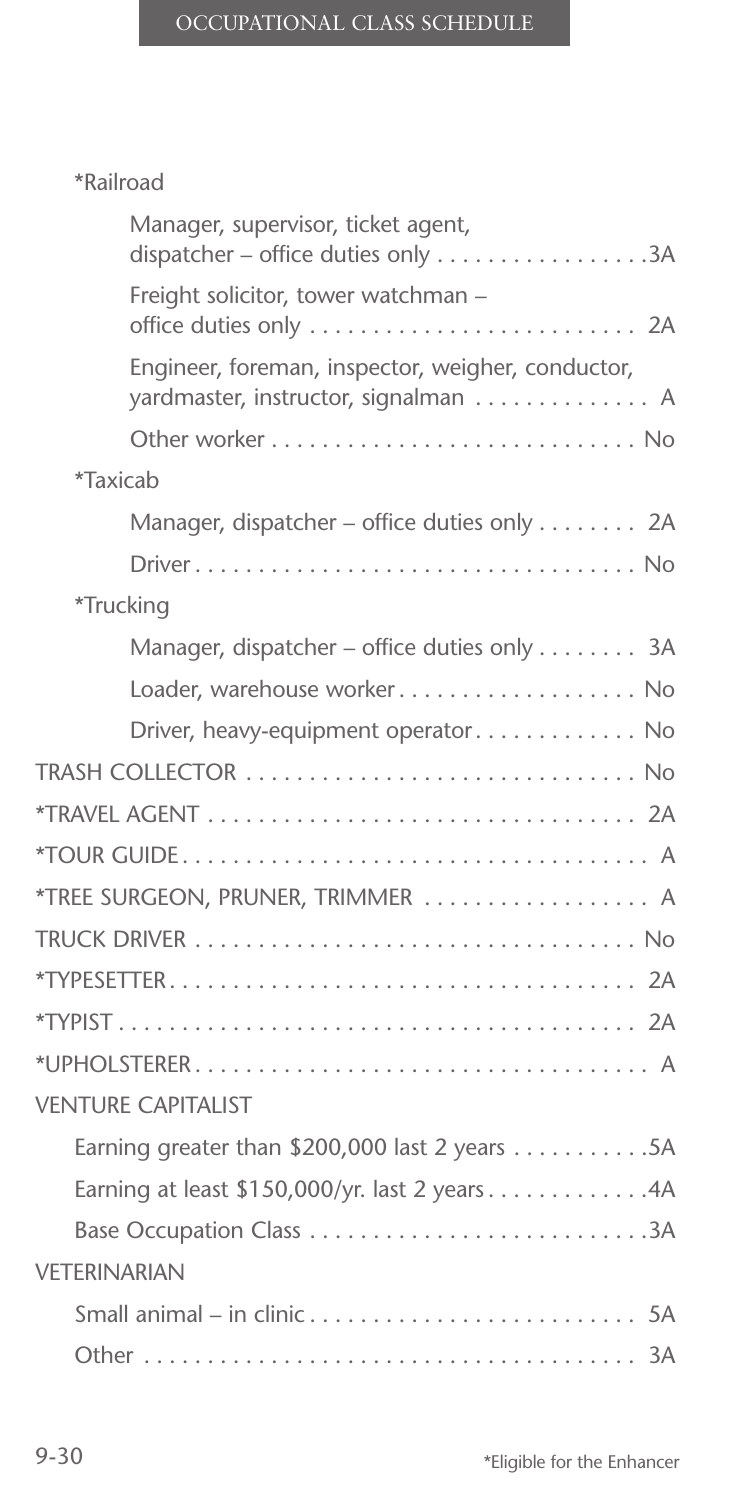| <b>WAREHOUSE WORKER</b>                              |  |  |  |
|------------------------------------------------------|--|--|--|
|                                                      |  |  |  |
|                                                      |  |  |  |
|                                                      |  |  |  |
| *WINDOW DECORATOR  A                                 |  |  |  |
|                                                      |  |  |  |
| WRITER (not freelance or working from residence). 3A |  |  |  |
|                                                      |  |  |  |